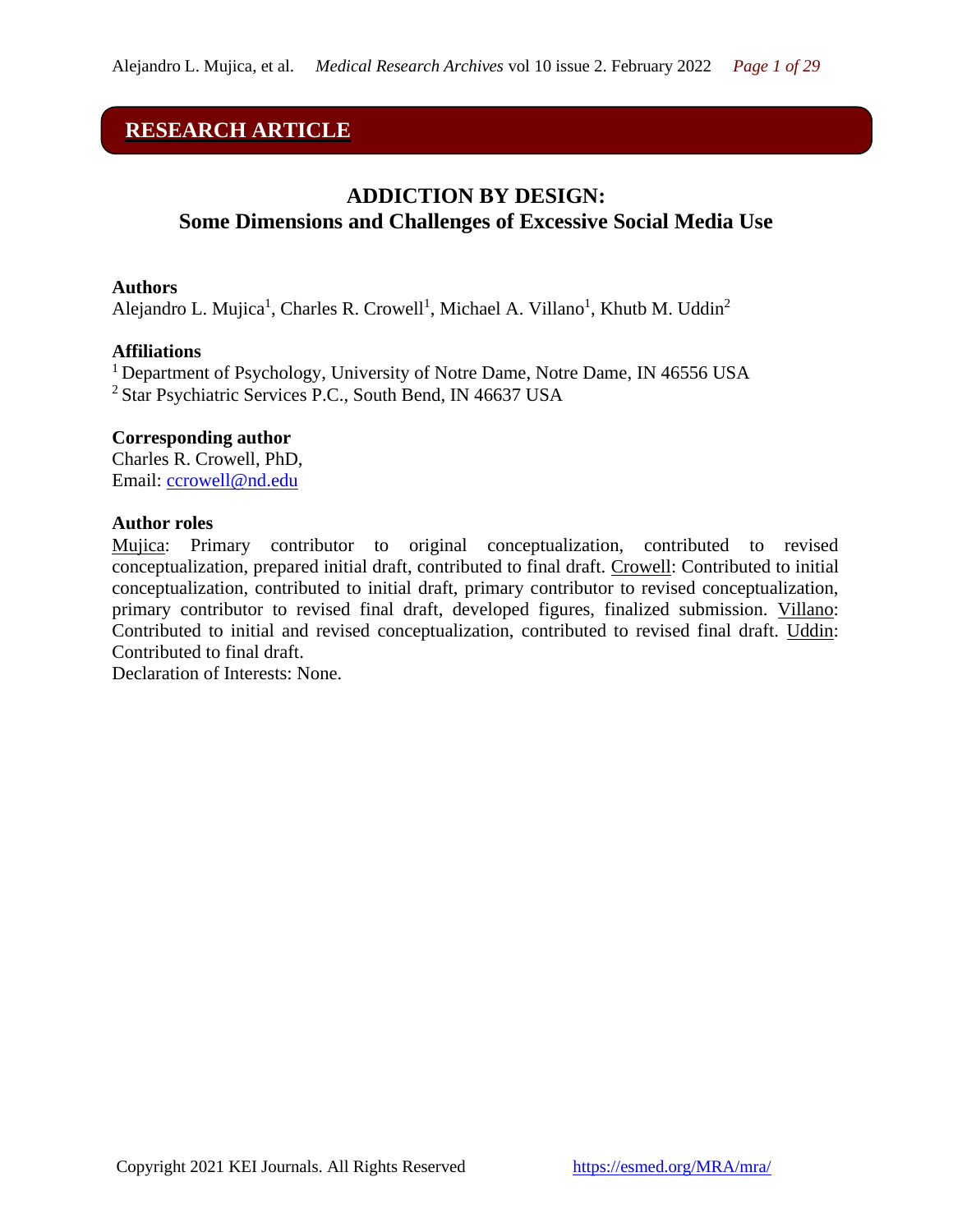# **Abstract**

Social media addiction is a growing problem throughout the world. It has been characterized as a type of behavioral addiction, which can be measured using standardized criteria based on six general properties of addiction criteria: salience, mood modification, tolerance, withdrawal symptoms, conflict and relapse. Several studies have found a prevalence of approximately 10% for social media addiction in individuals across the globe, indicating that this problem is common and widespread. Deleterious effects of this disorder include depressive symptoms, increased anxiety, and a lowered sense of personal well-being. Social media addiction also has been linked to neuroplastic changes that diminish attention and impede an individual's ability to focus.

There many dimensions of social media that can foster addiction, including the exploitation of evolutionarily old urges to communicate and socialize, as well as intentional design of the user interface to hook users into constant use. There is little doubt that social media companies are financially incentivized to maximize user attentiveness to ads (i.e., ad views and clicks) on their platforms because user attention is the product for which they are paid. These companies maximize user attentiveness in two primary ways: first, by intentionally designing the interface to have properties intended to hold users' attention; and second, by personalizing the content shown to users in order to make it more interesting and engaging for them. Social media addiction likely arises from the vicious cycle involving user attention leading to powerful dopamine-related reinforcement, which then stimulates more attention intended to achieve more reinforcement.

This paper provides an overview of this multifaceted problem of social media addiction, including a brief review of addictions in general, social media addiction in particular, and a discussion of the prevalence and consequences of this addiction. Also discussed is the role social media companies play in addiction by design, along with the critical need to present solutions to social media addiction. These solutions, beginning with redesign of the user interface properties to make them more humane and ethical, are possible, but will not be easy. However, we all must work toward a world in which people use technology for their own well-being rather than for the well-being of those who control the technology.

**Keywords**: Social media, Addiction, Attention Economy, Intentional Design, Regulation, Therapy

"*Teens told us that they don't like the amount of time they spend on the app* [Instagram] *but feel like they have to be present...They often feel 'addicted' and know that what they're seeing is bad for their mental health but feel unable to stop themselves* (p. 6)." 1

"*Every time you see it* [phone] *there on the counter, and you just look at it, and you know if you reach over, it just might have something for you, so you play that slot machine to see what you got, right? That's not by accident. That's a design technique* (at 24:53 in video)."<sup>2</sup>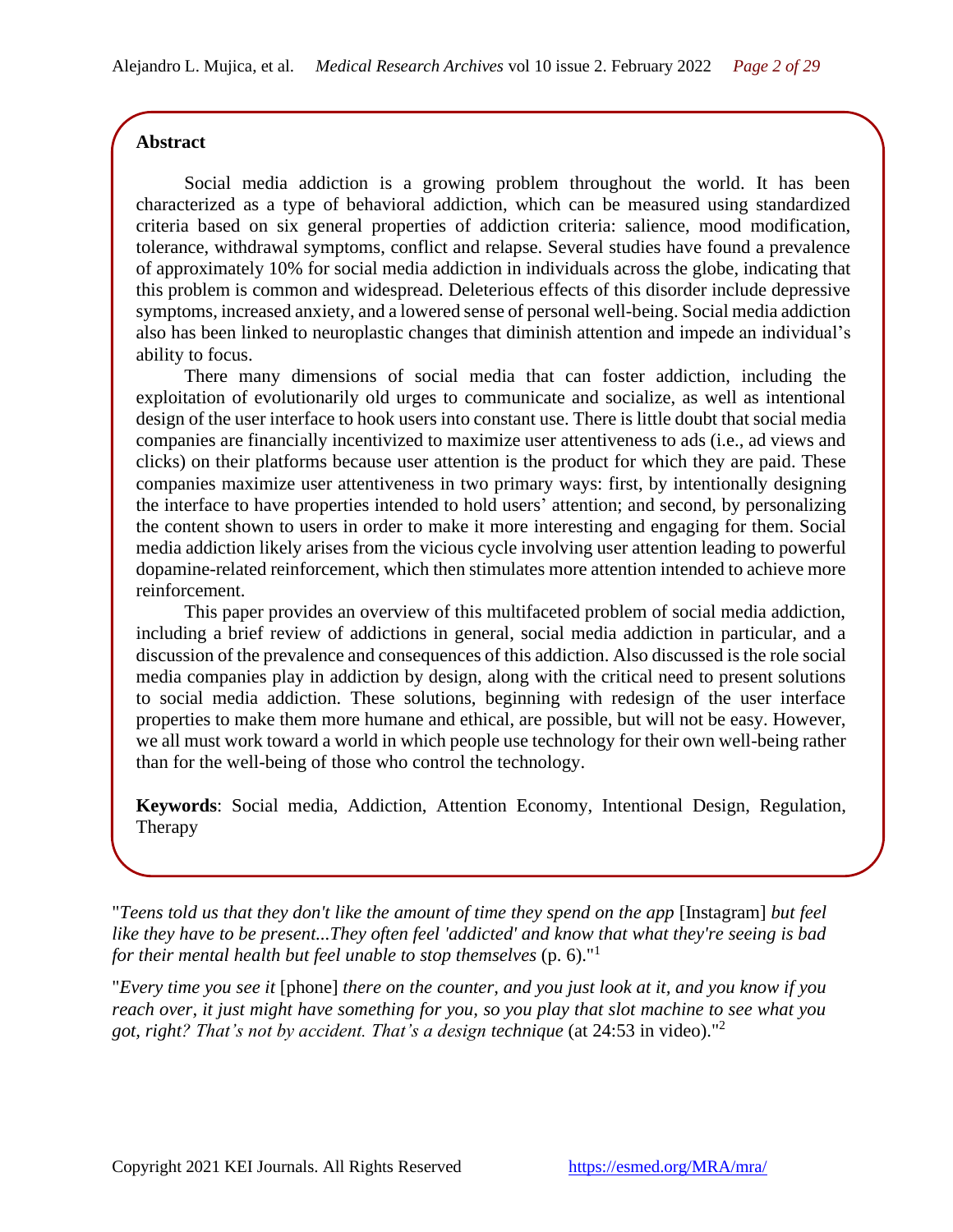### **1. Introduction**

It is becoming increasingly clear that social media platforms are designed intentionally to maximize their addictive potential.<sup>2</sup> Addiction by design on the part of social media companies is fueled by their "attention economy" business model in which revenue is earned from advertisements shown to platform users. $3$  In this model, the more advertisements platform users view, the more revenue those ads generate for the social media company. Under such a "pay per view" economy, social media companies are economically motivated to addict their users such that they will stay on the platforms longer and come back as often as possible.<sup>3</sup>

Social media companies maximize the additive potential of their platforms in three specific ways involving data collection practices, algorithmic content curation, and visual interface design. In terms of data collection, social media platforms collect large amounts of data about user activity enabling them to make very specific predictions about user demographics and preferences.<sup>4</sup> Content selection algorithms built into social media platforms take advantage of predicted user preferences to create personalized feeds for individuals with the most potentially engaging content possible, without giving users control over what they see, or much explanation for why they are seeing it. Finally, the interface itself is meticulously designed to attract and hold the user's attention, using techniques like the infinite scroll and the like button. All of this means that social media companies bear a clear responsibility for the addictive nature of their platforms, for which they should acknowledge an appropriate level of accountability.

In this paper, we will provide an overview of the multifaceted problem of social media addiction, including a brief review of existing explanations for addictions in general, a description of what

social media addiction is and how it can be measured, along with a discussion of the prevalence and consequences of this addiction. Most importantly, we will elaborate on the above-noted role social media companies play in contributing to social media addiction by focusing on the economic motivations behind addicting customers and the ways addiction is fostered through intentional design. Finally, we will underscore the critical need to present solutions to social media addiction, arguably one of the most pressing global issues of our time, by examining ways to achieve a humane redesign of the social media industry through the use of interventions intended to change the way social media sites themselves operate, along with interventions focused on helping the victims of social media addiction through various forms of treatment and prevention. A primary contribution of this paper is to bring together in one place heretofore scattered views and sources of information on the problems and solutions related to social media addiction.

### **2. Behavioral Addictions**

### *2.1 Background and Definition*

In the field of addiction research as well as among the general public, there has been a tendency to associate the term "addiction" with psychoactive drugs. As scientists elucidated the psychology and neuroscience of addiction, they eventually discovered that behaviors other than ingesting psychoactive drugs fulfilled the criteria to be classified as addiction. Ultimately, several types of behaviors came to be classified as addiction, creating two categories of addiction: substance and behavioral. 5-6

Peele and Brodsky<sup>6</sup> popularized the idea that addictions are not limited to drug or substance use. According to this view, individuals can become addicted to certain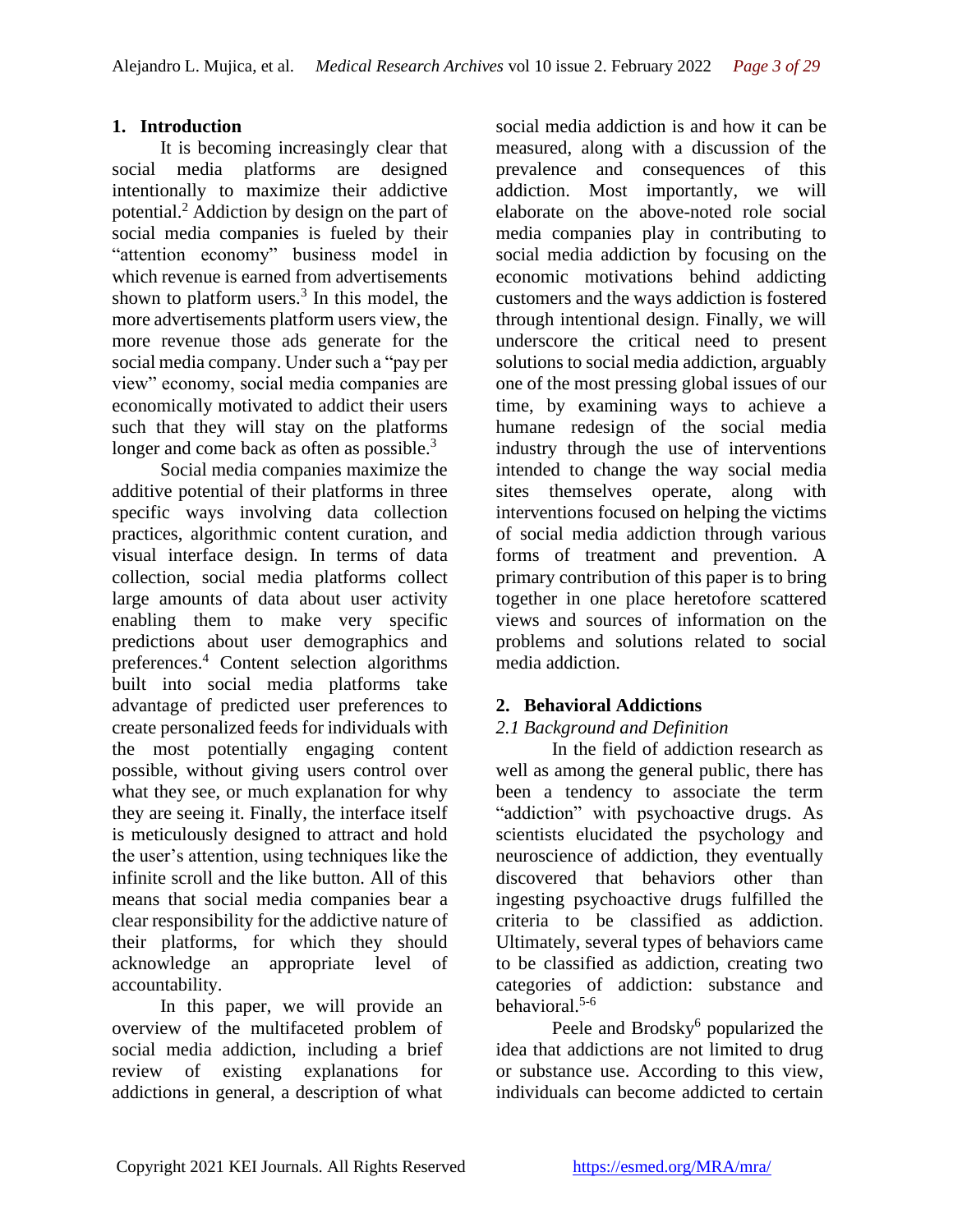non-substance experiences like gambling or video games in the same way that others can become addicted to chemical substances. These so-called behavioral additions can be every bit as compulsive and destructive as substance-based additions.<sup>7</sup> People with behavioral addictions report an urge or craving state prior to initiating the addiction-related behavior, just as do individuals with substance use disorders. Additionally, addictive behaviors often decrease anxiety and result in a positive mood state or "high," analogous to the favorably altered emotional and mental states induced by substance intoxication. With repeated exposure to the object of the addiction, both behavioral and substance disorders deliver less intense highs, as the individual builds tolerance for the neurological reward of the addictive habit. As the individual habituates to the altered mental states induced by the object of the addiction, she acquires a dependence on the object to achieve normal function. If the substance or behavior is not provided, withdrawal symptoms such as mood changes, irritability and anxiety appear.<sup>7</sup> These features are common to both substance and behavioral addictions, and it is because of this similarity that they both fall under the same umbrella classification.

Addiction has been conceptualized in two main ways: as disorders of choice and as mental/brain illnesses.<sup>8</sup> Based on choice theory, addiction is a pattern of irrational, self-defeating choices that prioritize a shortterm reward over long-term well-being, ultimately harming the addicted individual. All addictions can be understood as a failure of impulse control and delayed gratification mechanisms. As the addictive activity progressively consumes more of the person's time and attention, other activities and goals are neglected, thereby reducing quality of life. Still, research indicates that many addicts eventually stop their addictive behavior even without professional help.<sup>9</sup> Heyman<sup>8</sup> argued that such remissions are further evidence that additions are disorders of choice rather than disease-based compulsions.

A second conceptualization of addiction is the Brain Disease Model of Addiction (BDMA). This model is strongly supported both by animal and human studies showing specific neural and molecular changes triggered by repeated drug exposure.<sup>10</sup> Based on these neural correlates of substance abuse, researchers guided by the BDMA have developed specific medications for different types of addiction that are effective in reducing substance abuse and some behavioral addictions.<sup>11</sup>

# *2.2 Factors Giving Rise to Addiction*

While originally developed to explain substance addiction, at least two theories have attempted to account for how addiction arises. Drug instrumentalization theory claims that individuals initially use drugs to positively alter their mental states and/or their ability to perform tasks, thereby "instrumentalizing" substances as a way to improve goal-directed performance.<sup>12</sup> In this view, when individuals discover that low or moderate doses of certain drugs can enhance their mental or physical activity, they resort to those substances as a means (i.e., an instrument) to improve mental or physical states. However, for some individuals, what starts as a selective, instrumental use, becomes a more serious problem when they can no longer control how much they consume, especially when increasingly concentrated versions of their substances of choice become available for consumption.<sup>12</sup>

A second, but not mutually exclusive theory regarding the rise of addiction appeals to habit formation through reward conditioning.<sup>13</sup> Since many addictive substances have significant systemic effects on the peripheral and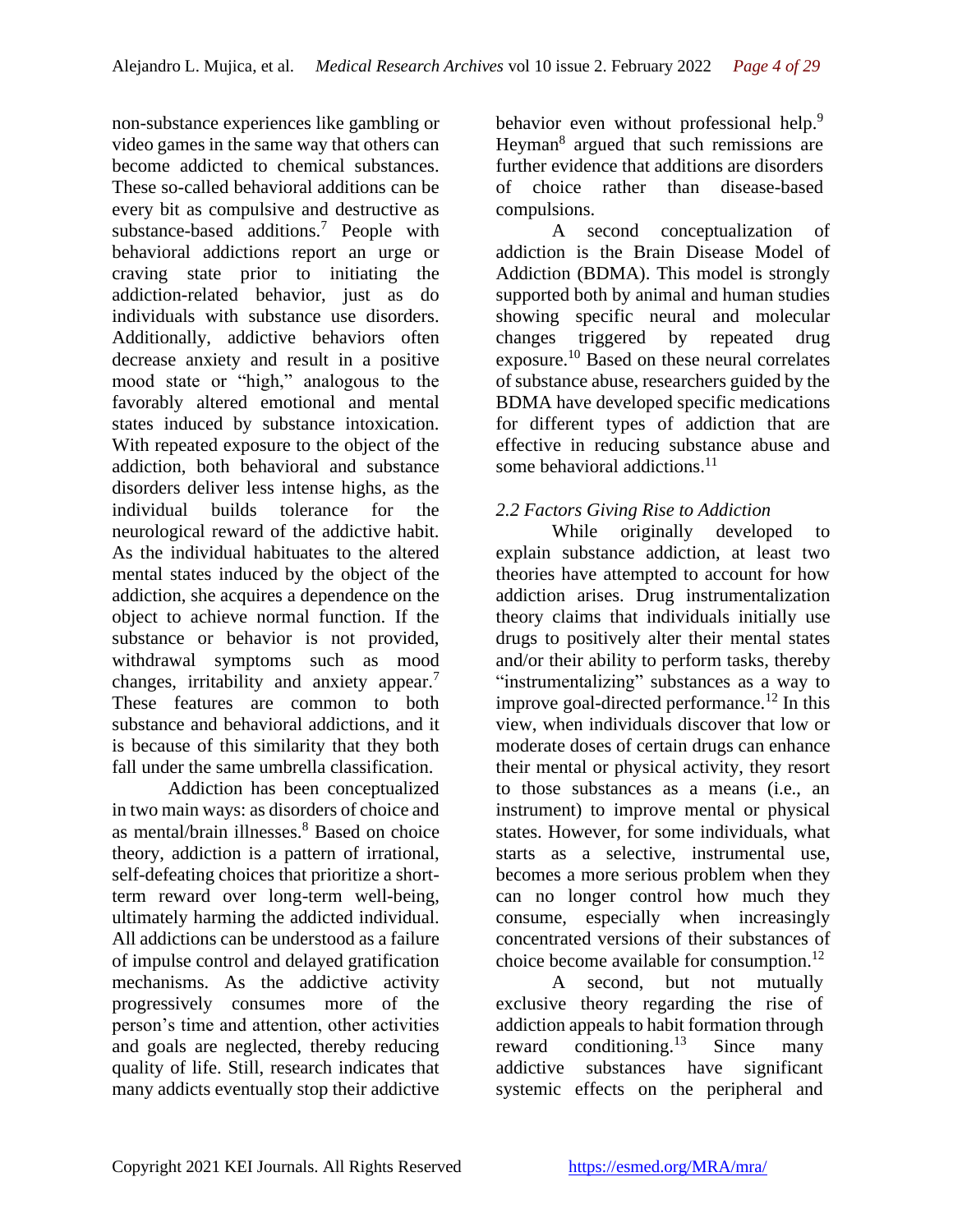central nervous system, including effects on brain systems related to pleasure and mood (see Section 2.3), these drugs can act as powerful biological agents akin to the "unconditioned stimuli" used in studies of Pavlovian conditioning.<sup>14</sup> As Pavlov demonstrated, when organisms are repeatedly exposed to unconditioned stimuli, the cues accompanying the intake of these substances (environmental, internal, and behavioral cues) can become "conditioned stimuli" capable of eliciting strong reactions in anticipation of the forthcoming unconditioned event. If the systemic effects of the drug are intensely pleasurable or enhancing in some other way, then the anticipatory reactions evoked by the conditioned stimuli may be unpleasant inasmuch as they represent wanting but not yet having the substance in question. These anticipatory reactions become instrumental to increasing drug exposure. Anticipating, but not having the desired substance, is a form of "craving" that will often precipitate the behaviors needed to obtain the desired substance and its attendant reward. Thus, a habit is formed and a vicious cycle is established in which more exposure to the addictive substance leads to strengthening of cues that evoke the anticipatory triggers for more ingestion of the substance.<sup>13</sup>

While the two above-noted theories on the origins of addiction were formulated in the context of substance abuse, they also likely apply to behavioral addictions. When addictive behaviors like gambling lead to powerful systemic consequences that influence both body and mind, these behaviors may well become susceptible to the same mechanisms of instrumentalization and anticipatory conditioning that apply to substance abuse. $13$ 

### *2.3 Brain Mechanisms and Addiction*

Currently, there is extensive evidence indicating that all addictions

share a common biological underpinning in the human brain.<sup>15</sup> Drug and behavioral addictions converge on the reward system, and particularly on the mesolimbic dopamine pathway.<sup>15</sup> The mesolimbic dopamine pathway includes the ventral tegmental area (VTA) and the nucleus accumbens (NAc), which together form the VTA-NAc pathway, one of the most important substrates for the acute rewarding effects of all drugs of abuse. Objects of addiction produce dopaminelike effects on the same NAc neurons, revealing shared mechanisms of acute drug action.<sup>16</sup>

Chronic exposure to drugs negatively impacts the VTA-NAc dopamine system. With repeated drug use, the dopamine system is impaired through a homeostatic response to excessive stimulation, leading to tolerance. Baseline levels of dopamine function are reduced, such that normal stimuli become less rewarding; the resulting underactive dopamine system leads to the negative withdrawal symptoms characteristic of addiction.<sup>15</sup> At the same time, the dopamine system is sensitized to anticipatory drug-related environmental cues that might signal impending ingestion of the drug, which as noted in Section 2.2 leads to cravings and may trigger relapse in recovering addicts.<sup>17</sup>

There is support for shared neural substrates between behavioral and drug addictions. There have been findings of cross-sensitization between natural rewards (such as food, internet usage, and sex) and drugs of abuse.<sup>18</sup> Brain imaging scans have revealed similar abnormalities in both types of addiction.<sup>19</sup>

# *2.4 Criteria for Identifying Addiction*

Given the existence of many types of addiction, it is imperative to find their commonalities and to determine standardized criteria to characterize what is and is not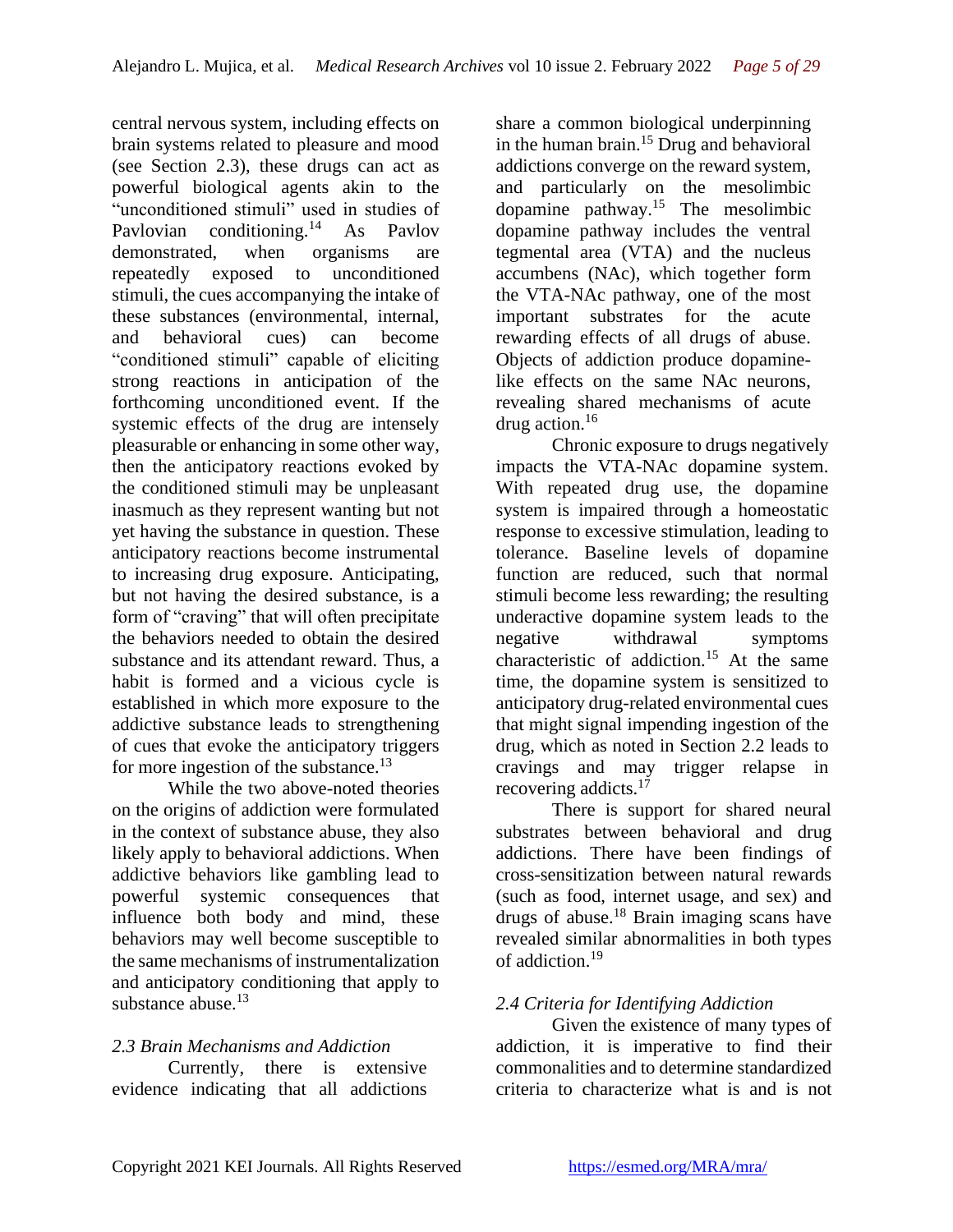addiction. The Griffiths<sup>5</sup> "Components Model of Addiction" clearly outlines six criteria that can be used to describe any addiction, be it substance-based or behavioral. These criteria are:

- Salience: The object of addiction becomes the most important thing in the individual's mind, and it dominates their thinking, behavior and time. When the addict is not engaging in addictionrelated behavior, she is thinking about the next time she will. Salience also refers to the cravings addicts experience constantly, not allowing them to focus on something other than obtaining the drug or performing the action.
- Mood modification: Both substancebased and behavioral addictions are employed by addicts to shift their current mental state to a more desirable one. These mood modifications include "highs," reduced anxiety and stress, greater focus, higher energy levels, and clearer thinking. The mood modification also is highly contextual, as the same addictive substance or behavior can have different effects in different contexts.
- Tolerance: With repeated exposure to the addictive drug or action, the individual becomes desensitized to the mood modification effects. This results in the need for increasing amounts of the addictive target to reach the same "high." In substance addictions, the dosage and frequency of a substance is increased over time to achieve the same effects previously achieved with a smaller dose. In behavioral addictions, like gambling, the size of the bet, the frequency of gambling, and the time spent gambling may increase across sessions to achieve the same effects formerly produced by small bets.
- Withdrawal symptoms: Withdrawal symptoms are psychological and/or

physiological reactions to the reduction or discontinuation of the addictionrelated activity or substance. These reactions can include negative mood states, anxiety and irritability, intense cravings, lack of focus, headaches, heart racing, loss of appetite, low energy levels, insomnia. The appearance of withdrawal symptoms indicates a level of dependence on the activity or substance.

- Conflict: As addiction-related activity takes increasingly more of the addict's time and attention, the individual suffers interpersonal and intrapsychic conflicts. The focus on short-term pleasure results in consistently self-defeating choices, which in turn leads to long-term damage. The individual's relationships are affected negatively, and his own self-concepts are called into question as the individual experiences a loss of control over the direction his life is taking.
- Relapse: When experiencing addiction, most individuals realize the negative effects that the activity has on their lives and try to take steps to reduce or stop their engagement with the substance/activity. Relapsing means reverting back to old, more extreme patterns of addictive behavior after periods of remission and reduction. A common saying is that it feels "just like the first time" once one returns to the activity after quitting.

According to the Griffiths model,<sup>5</sup> when a certain activity fulfills all six of these criteria, it can be clinically described as an addiction even when the problem consists of an addictive behavior rather than substance abuse.

### **3. Internet and Social Media Addictions**

A collection of potentially problematic behaviors that has received considerable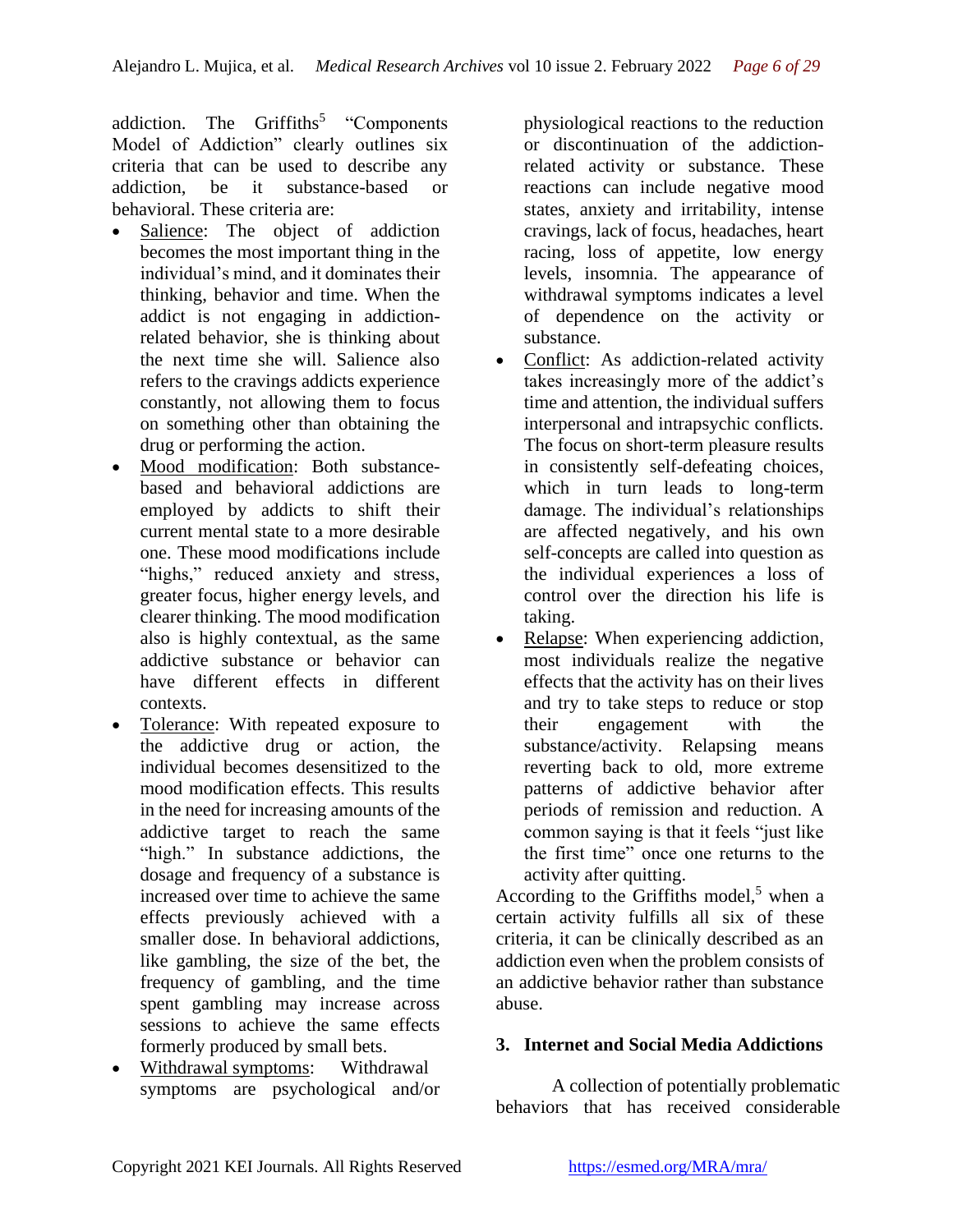attention in recent years is related to excessive use of the Internet.<sup>20</sup> The term "Internet" addiction"<sup>21</sup> has been applied to inordinate use of online apps for video gaming,  $2^2$  online sexually-oriented text (i.e., sexting) exchanges, $^{23}$  pornography use, $^{24}$  and online gambling.<sup>25</sup> These behaviors are problematic when they become compulsive such that the time and effort individuals spend engaging in them interferes with other daily activities at school or work, jeopardizes interpersonal relations, and impairs psychological health and well-being.<sup>26</sup> Cash et al.<sup>27</sup> indicate that addiction to the Internet for purposes of gaming, sexting, pornography use, or gambling is known to be a prevalent and highly problematic disorder that is under consideration for addition to the latest edition of the *Diagnostic and Statistical Manual of Mental Disorders*. 28

As Andreassen<sup>29</sup> notes, the Internet also supports another collection of potentially problematic behaviors involving the use of electronic technologies (smartphones, tablets, computers) to access online apps like Facebook, Instagram, Tik Tok, Twitter, SMS

texting, and email for various forms of social networking and communication. These behaviors also can rise to the level of an addiction when they conform to the criteria outlined by Griffiths.<sup>5</sup> Andreassen<sup>29</sup> found that many forms of excessive Internet use, including the utilization of social media, were correlated with one another and arguably may be based on common underlying demographic and psychological factors. For the purposes of this report, we will refer to the excessive use of social media apps as *Social Media Addiction* insofar as these behaviors are indicative of the types of problematic activities noted above by Andreassen and Pallesen.<sup>26</sup>

The remainder of this paper will be devoted to elaborating on the aspects of Social Media Addiction shown in Figure 1. First, we will elaborate on the ways to characterize Social Media Addiction shown on the right side of this figure. Then, we will enumerate and discuss some ways to help alleviate this prevalent and pressing problem depicted on the left side.



Figure 1: The general organization of the remainder of this paper in terms of characterizing and reducing the problem of social media addiction.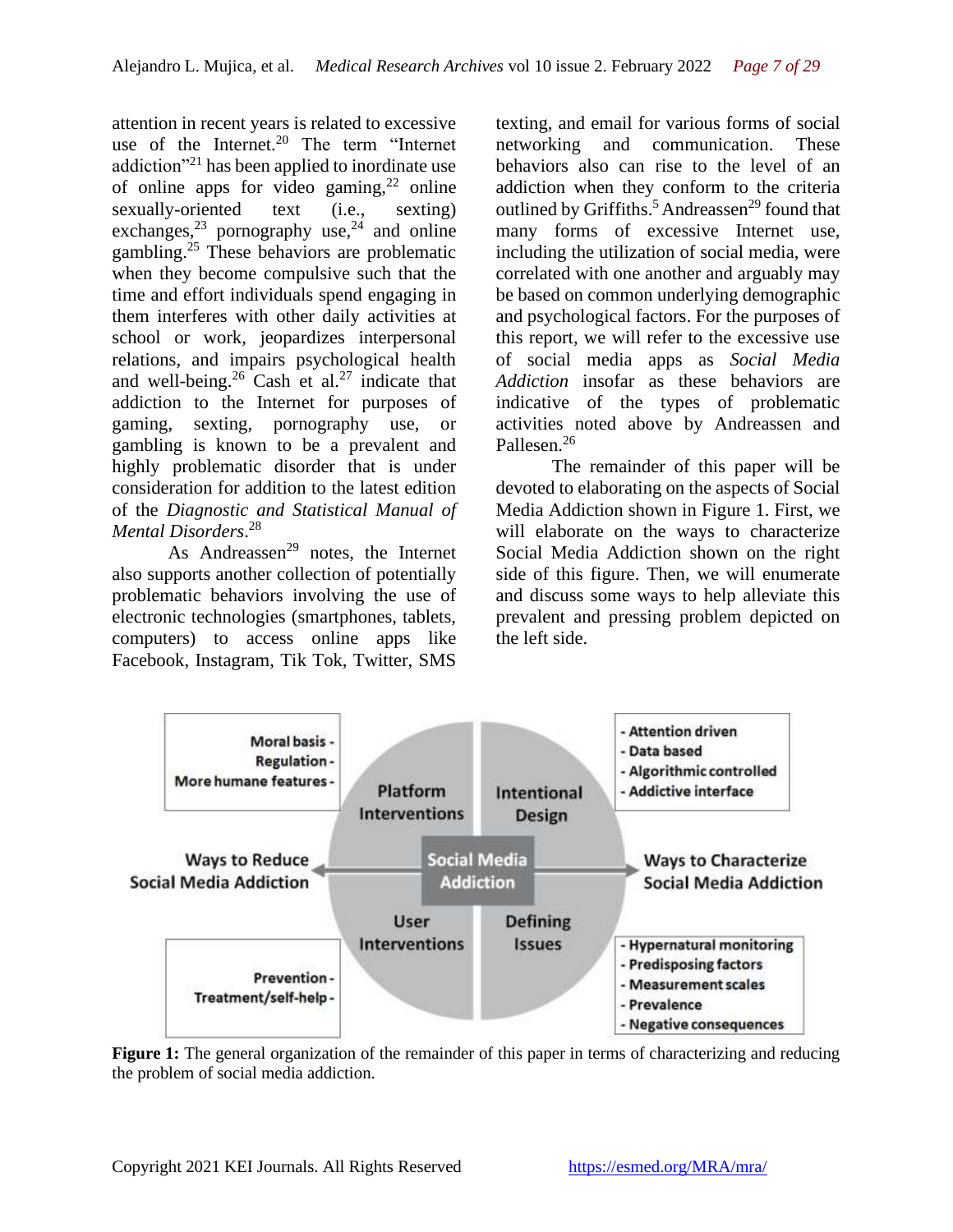# *3.1 Technology Enables Hypernatural Monitoring of Social Media Apps*

Veissiere and Stendel<sup>30</sup> identified a key factor contributing to what we are calling social media addiction. According to these authors, while there is nothing inherently addictive about smartphones themselves, a smartphone in your pocket enables convenient and ready access to all social media and communication apps that are installed on that phone. As a result, many will engage in "hypernatural monitoring" of those apps. <sup>30</sup> This hypernatural (i.e., excessive) monitoring feeds the emergence of a behavioral addiction when the problems described by Andreassen and Pallesen<sup>26</sup> begin to occur and when those behaviors conform to the addiction criteria described above.

As Veissiere and Stendel $30$  note, social media use stems from an evolutionarily old human social need to see and be seen by others, to be monitored and judged by peers, as well as to gain information and knowledge from other people. It is known that healthy social relationships activate the dopaminergic reward circuit, just as addictive substances do, whether it is online or in person.<sup>31</sup> For this reason, it is not surprising that social reward can become addictive through the same mechanisms as those previously described in Section 2.2 for other addictions, especially considering the ways in which "hypernatural monitoring" via smartphones and other computer-based technologies can encourage unhealthy expressions of normal, healthy social urges. $30$ 

Moreover, as we argue in more detail below, social media apps themselves have been intentionally designed to have unhealthy addictive features. Two aspects in particular are relevant here: ubiquitous interactions and notification reinforcement schedules. Ubiquitous interactions

contribute to addiction because when the human brain first evolved, social interactions were limited, temporary, and difficult to procure. For these reasons, there was a high reward value in seeking out other members of the species with which to socialize. Nowadays, while we humans still have strong urges for social connection involving the reciprocal sharing of information and emotions, our environment is much different than it used to be. Today, we can engage in a limitless number of conversations with multiple people simultaneously, unconstrained by distance or time. Now, social moments can be created at the touch of a screen, and our ancient urges to communicate lead us to do it over and over  $a\varrho$ again. $30$ 

In addition to the rich online connectedness social media makes possible, its notification features clearly are based on what is known about the powerful effects of reinforcement schedules.<sup>32</sup> Being notified by a social media platform that we have just received a communication can be a potent reward since it triggers the expectation of a message from a valued family member, friend, or other important contact. Most people look forward to such communications and enjoy them. However, the notification itself does not always signal a valued communication since the actual message or post received could be from someone that annoys us, or might be an unpleasant work-related notice, or just a junk advertisement—but every notification is the same: the screen lights up and the ping sounds, and we cannot help but look. In fact, social media notifications are signals of valued communications being delivered to us on what is called an "intermittent reinforcement schedule." Such schedules are known to be effective ways of creating persistent behavioral habits<sup>32</sup> and surely contribute to "hypernatural monitoring." Not knowing when we will receive the next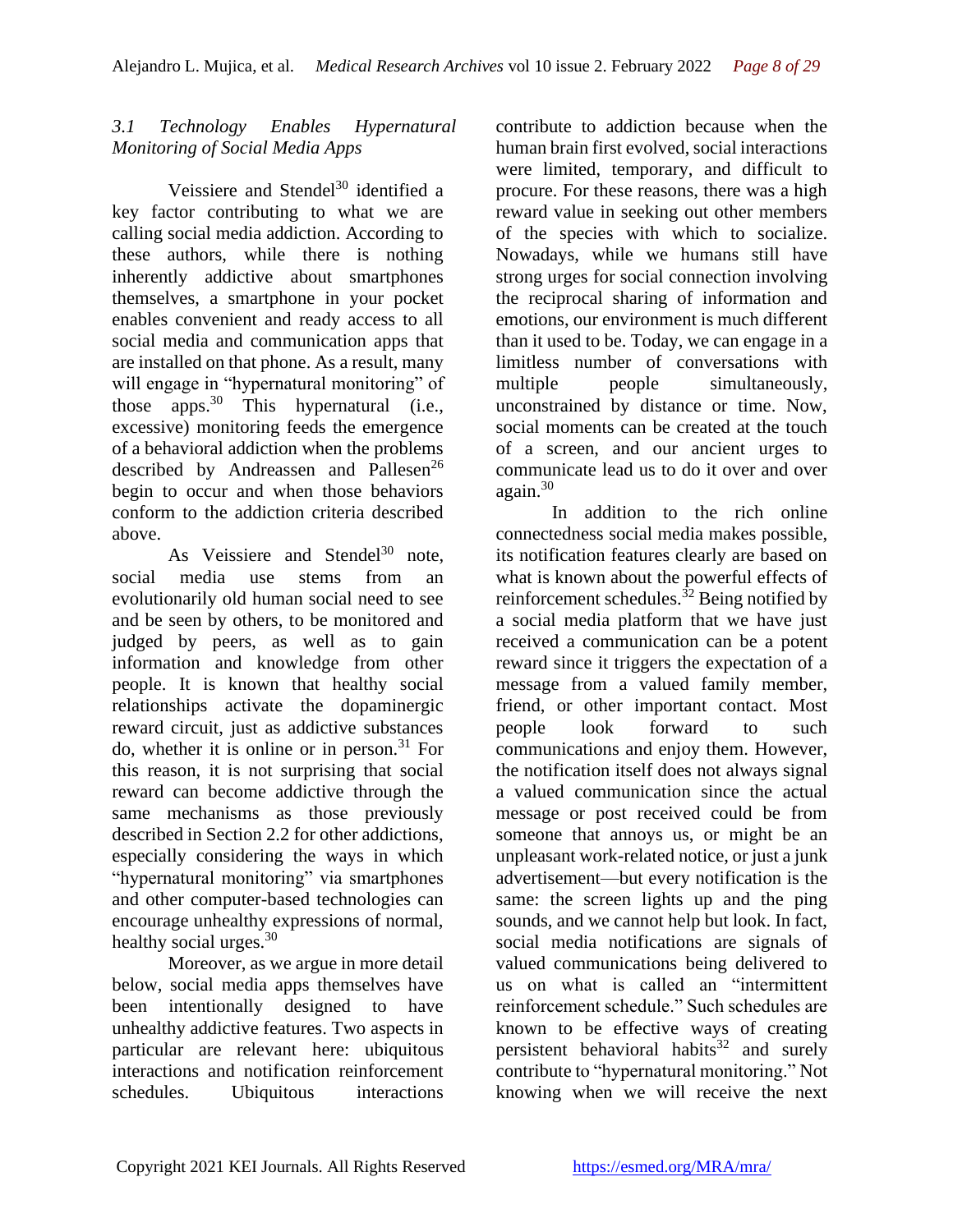notification or what will be behind it keeps most of us on edge even when there are long periods of time between notifications. This anticipation can lead to persistent checking behavior marked by the act of inspecting devices periodically, even when no notifications have been received. Persistent checking of digital devices is not unlike checking the fridge or pantry regularly, even though we haven't been to the store, or pushing the elevator button multiple times, even though it is on the way. Regular digital device checking has the potential of greatly increasing the time we spend on our phones and computers $33$  and often leads to opening the social media apps in question, thereby reinforcing the addiction.

As Veissiere and Stendel $30$  make clear, social media apps take a perfectly natural prosocial urge and transform it into a hyperconcentrated means of social interaction, where the individual is exposed to more information than they can process, more "friends" than they can sustain, and more opinions and evaluations than they can act upon. As a result, the "hypernatural monitoring" and excessive scrutiny of social media feeds made possible through smartphone and other electronic technologies very likely contributes to the emergence of social media addiction.

### *3.2 Personal Factors and Social Media Addiction*

Many recent studies have investigated the relation of personal characteristics and the emergence of social media addiction.<sup>29</sup> It is clear from this work that some people appear more vulnerable to social media addiction than others. For example, Andreassen et al.<sup>34</sup> showed that demographic factors like age, gender and marital status were related to the incidence of social media addition. In this work, the researchers found that young, single females were more likely to develop social media addition than were individuals from

other demographics. Other research<sup>35-36</sup> revealed that each of the so-called "Big Five" personality traits $37-38$  were either positively or negatively related to social media addiction. For example, neuroticism, defined as the tendency to experience psychological distress and negative affect, was shown to be positively associated with social media addiction.<sup>35</sup> Distress and anxiety may predispose an individual to seek comfort and safety in a virtual environment where they can be nameless and escape daily life. In addition, extraversion, or the tendency to be outgoing and social, $37$  was found to be positively associated with social media addiction.35-36 Higher levels of extraversion may enhance the personal importance of social interactions, so these individuals may become more vulnerable to the extreme sociality of social media networks.<sup>36</sup> Also, Conscientiousness, characterized by self-discipline and goaldriven behavior, was shown to be negatively associated with social media addiction.<sup>35</sup> Individuals with higher levels of discipline and organization may be less likely to fall into disordered patterns of social media usage that affect their well-being.<sup>29</sup> Finally, Andreassen<sup>29</sup> identified a number of other personal, social, and cultural factors that may predispose individuals to social media addiction.

# *3.3 Measuring Social Media Addictions*

Andreassen<sup>29</sup> highlighted several instruments that have been used to measure social media addiction, including the Bergen Facebook Addiction Scale, the Facebook Dependence Scale, the Bergen Social Media Addiction Scale and the Addictive Tendencies Scale. Perhaps the most widely used measure of social media addiction has been the Bergen Social Media Addiction Scale (BSMAS). This measure, derived from the previous Bergen Facebook Addiction Scale, is grounded theoretically in the Components Model of Addiction,<sup>5</sup> and contains items that address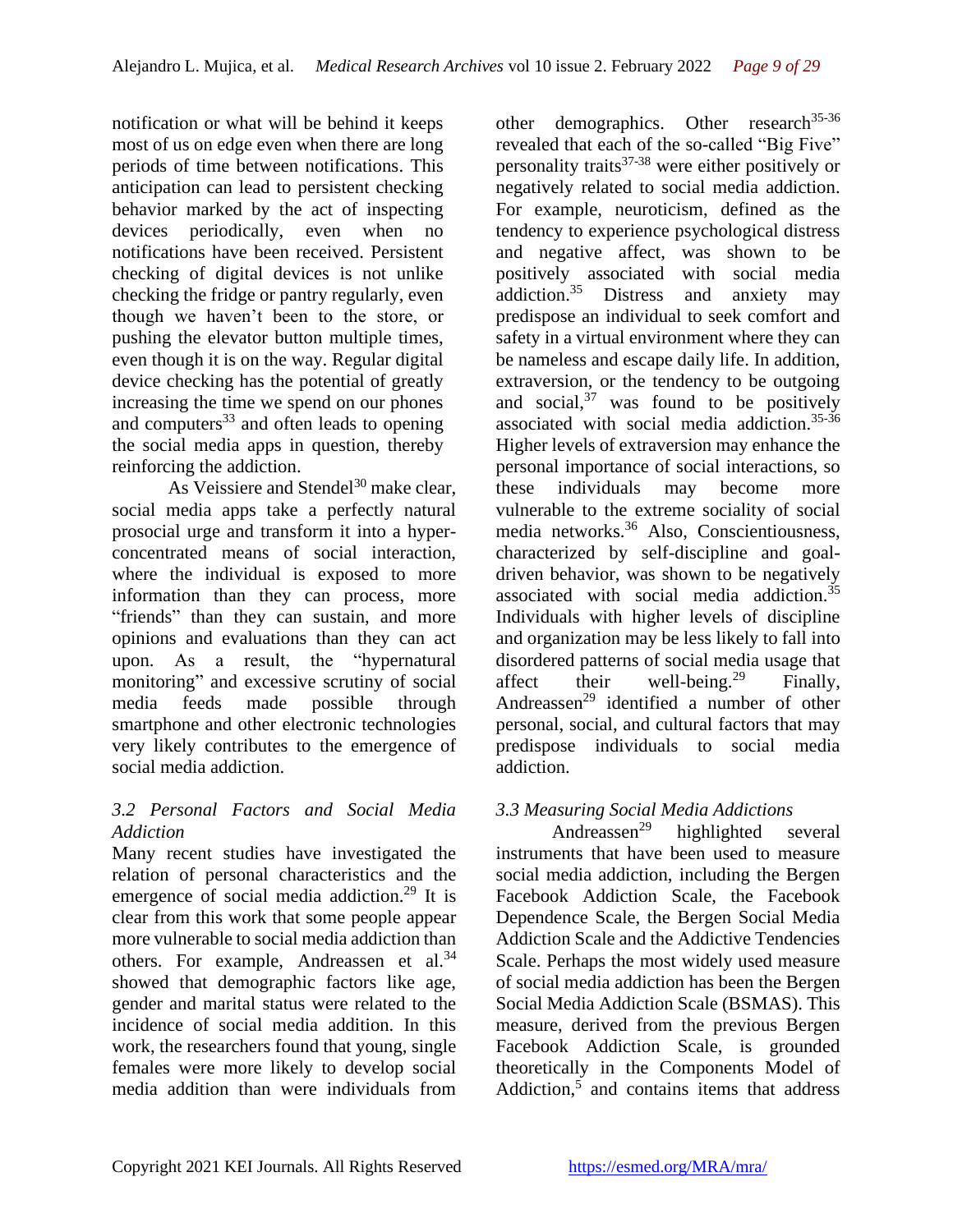each of the six common components of addiction described in Section 2.4: salience, mood modification, tolerance, withdrawal, conflict and relapse. The BSMAS has been validated repeatedly, and its concise format makes it easy to administer. The results of the initial study to validate this measure were completely consistent with the literature, indicating that this instrument was effective in measuring social media addiction. The BSMAS has been proven to be effective in capturing the nuanced nature of social media addiction, and has been used not only in its original language but all across the world in translated versions.

## *3.4 Prevalence of Social Media Usage and Addiction*

Social media usage has exploded in recent years. Dean<sup>39</sup> provided statistics on the pervasiveness of social media use globally. According to this report, 3.96 billion people around the world use at least one social media network. On average, each of these people use 8.8 different social media apps, totaling an average time of 2 hours 24 minutes of social media use per day. An earlier study<sup>36</sup> reported that, of all Internet users, one-third of them used social media apps, accounting for 10% of all time spent online. Moreover, these authors reported that in a survey of nearly a thousand teenage users, 55% of the respondents used social media.

A study sponsored by Dscout,  $Inc<sub>1</sub><sup>40</sup>$ recruited 94 participants and built a supplementary app to track swipes, taps and pinches on the individuals' phone screens. They found that phone usage was primarily dedicated to messaging and social media, which ranked even above internet searches. Additionally, they found that users greatly underestimated their usage. Once confronted with the reality of their excessive use, users expressed some initial surprise followed quickly by resignation. There was no resolve to reduce usage.

In terms of the prevalence of social media addiction among worldwide users, Cheng et al.<sup>41</sup> reported a meta-analysis of  $49$ studies assessing the incidence of social media addiction, diagnosed using the BFAS/BSMAS. The data reviewed in this study included 34,798 participants, but involved studies that used different addiction classification criteria including very severe only, severe only, and moderate-to-severe only. They found that 5% of respondents were addicted when only a very severe classification was used, 13% were addicted when a more inclusive severe classification was employed, and 25% were addicted when the most inclusive moderate-to-severe classification was considered. While these findings show that addiction prevalence depends on the nature of the criteria used, a prevalence estimate of 25% in the moderateto-severe category represents a significant number that should be very alarming.

Taken together, the data reviewed above reveal the sheer size presented by the problem of social media addiction. Over half of the world's population uses social media for an average of over two hours every day. People in general underestimate the time they spend on the platforms, but even when confronted with the truth they do not seek to change. The prevalence of social media addiction across severity tiers indicates that potentially there are hundreds of millions of people in the world engaged in excessive and possibly harmful social media usage.

### *3.5 Negative Consequences of Social Media Addiction*

Andreassen<sup>29</sup> identified a number of deleterious effects of social media addiction ranging from heightened interpersonal conflicts and disturbed sleep to reduced life satisfaction and impaired study or work performance. Here we will focus only on two categories of negative consequences that seem particularly alarming.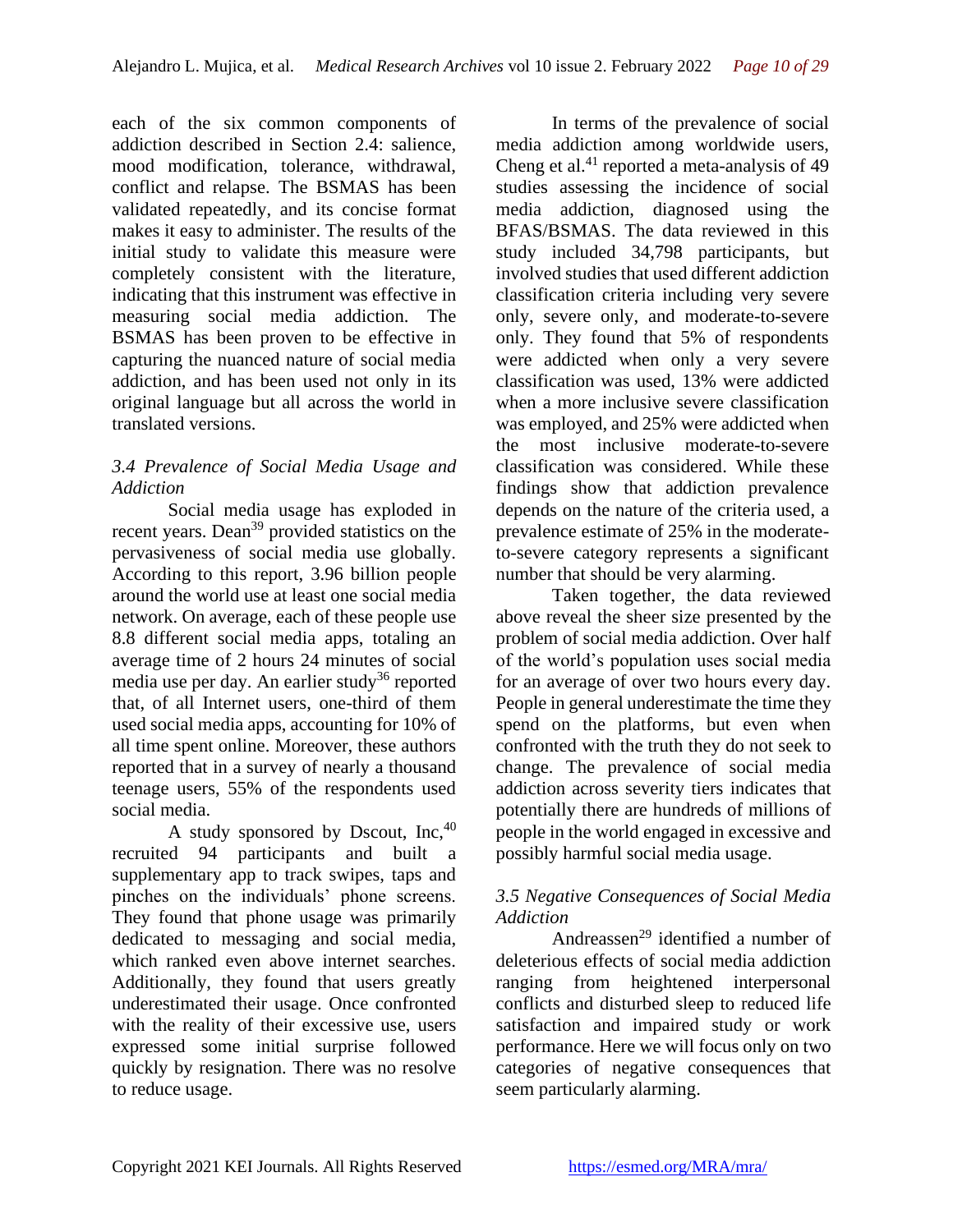### 3.5.1 Consequences for Mental Health

Many studies have evaluated the effect of social media addiction on different indicators of mental health. The general consensus in the literature is that social media addiction as measured with the BSMAS or BFAS is positively correlated with depression and anxiety.<sup>29</sup> A meta-analysis of eight studies examining the relationship between problematic smartphone usage (based on problematic social media usage) and depression found a consistently significant correlation between the two.<sup>42</sup> To explain this correlation, one study proposed a model in which depression was mediated by social comparison, with the results confirming their hypothesis. $43$  In this model, social media was conceptualized as a medium whereby individuals are exposed to endless content from their peers, leading to constant social comparison. Excessive social comparison of any kind was understood to have a negative effect on mental health, with upward social comparisons (comparing oneself to a superior peer) having the most negative effects. Since people generally show their best selves on social media, they project a false image that leads most social media users to engage in constant upward social comparisons. Such comparisons might help to explain the relationship between spending more time on social media and showing more depressive symptoms.<sup>43</sup>

In a recent review of unpublished documents compiled by Facebook researchers, the Wall Street Journal revealed that Facebook has known about the negative effects of social media use on teen-aged girls for some time.<sup>1</sup> The journalistic reporters examined documents showing that Facebook had done a "teen mental health deep dive" in various studies with very disturbing results. These reporters noted that Facebook's Instagram platform may be one of the worst offenders with respect to the mental health of teens, especially girls. Describing internal

Facebook research documents related to Instagram, they concluded: "The features that Instagram identifies as most harmful to teens appear to be at the platform's core. The tendency to share only the best moments, a pressure to look perfect and an addictive product can send teens spiraling toward eating disorders, an unhealthy sense of their own bodies and depression (p. 2)."<sup>1</sup>

Sohn et al.<sup>42</sup> also conducted a metaanalysis on the relationship between problematic smartphone usage and anxiety, with six out of the seven eligible studies showing significant positive correlations. The hypothesis behind this relationship was that the above-noted intermittent variable rewards of social media seem to create a state of constant alertness in users even when they are not using social media or receiving any notifications.<sup>44</sup> Additionally, the volume of content to which every user is exposed across all of the social networks he monitors generates an information overload.<sup>45</sup> There is an unconscious expectation that someone will respond or that an email will arrive, which keeps the user thinking about things that she cannot control. This can lead to higher levels of anxiety, especially when social media use is excessive and random.<sup>42</sup>

# 3.5.2 Consequences for Cognition (Attention)

An excellent review of the research regarding the general effects of Internet use on cognition reveals several important ways in which excessive Internet and social media use can negatively impact human cognitive abilities.<sup>46</sup> One negative consequence in particular may be especially germane to social media use: diminished attentional capacities that derive from the strategies adopted by excessive social media users in an effort to cope with the vast amount of content on these platforms to which they regularly expose themselves.

For content creators, the internet is a sink or swim environment. Either your video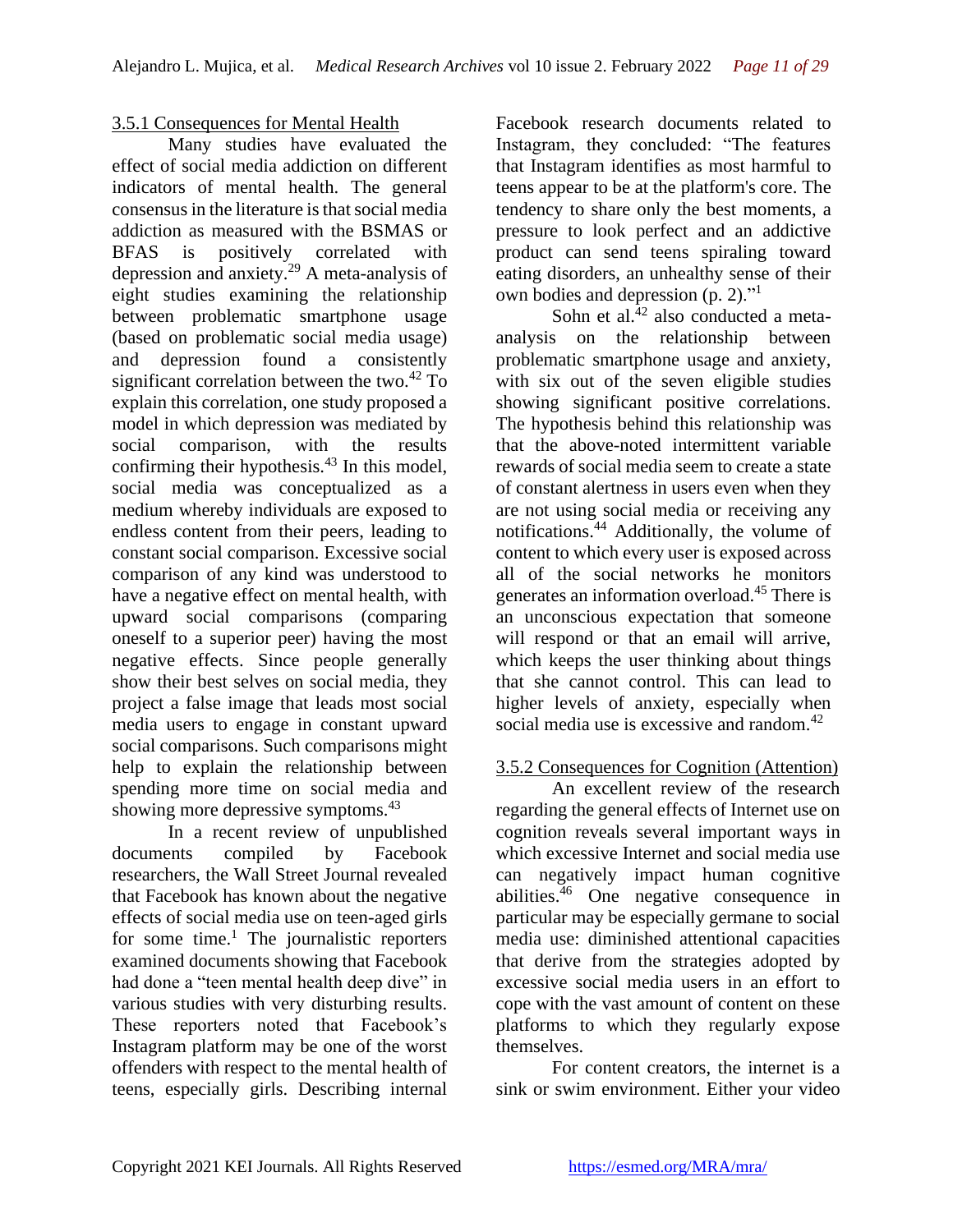or other posts are impactful and engaging, gaining you likes and comments, or your content is lackluster, disappearing before it is widely viewed. This creates a powerful filtering process on the Internet and on social media such that any content that does not grab attention is quickly forgotten amidst mass content generation, whereas effective posts and attention-grabbing media are noticed, shared and emulated. As a result, maximum attention-grabbing content spreads rapidly.<sup>47</sup> Such a selection process poses major challenges for the attentional capabilities of users, forcing many into a debilitating media multitasking habit.

The media multitasking habit essentially becomes a coping strategy that develops out of necessity, and is sustained due to the reinforcement it generates, given the large amount engaging content available on the Internet and social media. To process as much content as possible, thereby maximizing dopamine-related rewards, many users resort to a multitasking strategy in which they scan different content selections only superficially, rather than focusing on them in detail. These users may have several different apps open at once, jumping back and forth between them quickly in an effort to process, shallowly, as many content pieces as possible. Effectively, this strategy trains a user's attentional process to attend to as many things as possible at once, with only a minimal understanding of any one. In one study, for example, it was found that such a multitasking strategy resulted in 75% of all on-screen being viewed for less than one minute, as users quickly moved to the next screen and then the next.<sup>48</sup>

While this multitasking approach can maximize cognitive throughput, it does so at a cost. For example, one study found, ironically, that heavy multitaskers performed worse in task-switching tasks than their nonmultitasking counterparts.<sup>46</sup> Another study using fMRI imaging techniques found greater activation in frequent multitaskers, compared

to non-multitaskers, of brain regions involved in helping to managing distractions, the right prefrontal cortex (PFC). Despite greater PFC activity for multitaskers, they performed more poorly in tasks involving distractors than did non-multitaskers. <sup>46</sup> These results suggest that multitaskers are more susceptible distraction, and less able to maintain focused concentration, than are non-multitaskers.<sup>46</sup>We believe these outcomes likely characterize many heavy Internet and social media users as a consequence of the way they have trained their attentional processes in order to maximize the social media content they can "consume."

# **4. Addiction by Design**

As noted in Section 3.4, the addictive quality of social media networks has been well established in the literature. In trying to mitigate the impact of social media addiction on society, the role that social media companies play in designing products that are intentionally addictive should be explored. Motivated by a business model that demands ever-increasing user engagement, social media companies seek to extract as much of their users' attention as possible, disregarding potential negative ramifications. This user engagement business model has given rise to another business model, the attention economy.

# *4.1 The Attention Economy*

An attention economy is a business model in which revenue comes from advertisements that are shown to users as they engage with the platforms. If users spend more time on the platforms, more advertisements are shown, and more revenue is generated. This relationship (user engagement = advertisements = revenue) becomes the motivation for intentionally making social media more addictive. This mindset is evidenced by the main goal of the purveyors of social media: maximize user engagement.<sup>3</sup>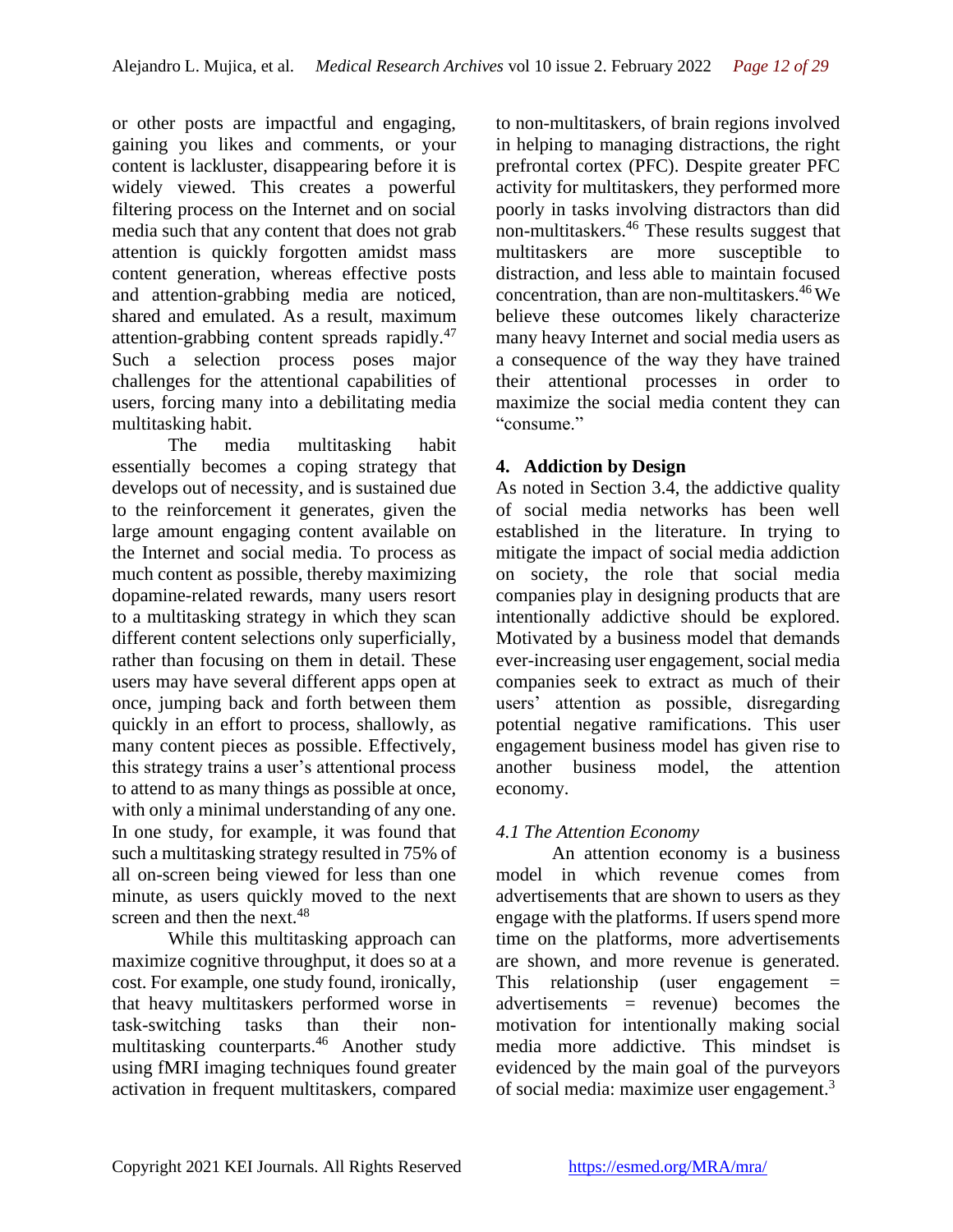Due to the nature of the product offered by social media companies, human attention from users is essential to their success. In attention-based economies, and specifically for social media companies, the platforms themselves are free and any revenue comes from the advertisements shown to social media users. In other words, social media users not only consume the content on the app, but also the paid advertisements from sponsors (i.e., brands). In turn, the social media companies are paid by the brand companies for collecting and delivering all verified user "views" and "clicks" on their ads. Therefore, social media companies are motivated to maximize user attentiveness to ads (i.e., ad views and clicks) on their platforms. If we consider that the user's attention is truly the product for which social media companies are being paid, then maximizing user attentiveness entails finding ways to increase time spent viewing ads from sponsors on their platforms. Two primary ways to accomplish this goal, discussed in more detail below, are, first, by intentionally designing the interface to have properties intended to hold users' attention and, second, by curating the content shown to users in order to make it more interesting and engaging for them. Both of these techniques render the platform more addictive to users. Content curation involves targeting advertisements to people who are more likely to buy the product being shown, which is aided greatly by collecting and analyzing usage data to uncover user traits and preferences.<sup>4</sup>

# *4.2 Data-driven Predictions About Users*

Once users create an Internet account with a so-called "Big Tech" company (e.g., Google, Amazon, Facebook), they establish digital footprints containing a fair amount of information about themselves and their online behaviors.49-50 This footprint can include personal information such as name, gender, age, physical address, driver's license, and

even social security number, depending on which Big Tech accounts they have created and what info the account creation process requires.<sup>50</sup> In addition, by virtue of going online with a browser or an app, information is available about a user's history of web browsing, sites visited, current location provided by the IP address and/or GPS sensor on their device. Purchase history, email and message history, and information provided about personal preferences or attitudes provided through online surveys also may be available. Companies who have this information may sell or give it to third parties, depending on their data privacy agreements.<sup>50</sup> Even though users can opt-out of having companies sell their data (an option of which many are unaware), there is still plenty of information available online about any particular individual that could be used to profile and predict their personal interests and purchase preferences.49-50

Social media companies have their own information about the behavior their users exhibit on their platforms enabling them to make many inferences about individuals, even without other user digital footprints that may be available from third parties. Social media companies, like Facebook, have developed online data collection and recording methods they use to infer, with a fair degree of accuracy, the personal, attitudinal, and purchase preference tendencies of their users. As mentioned previously, to fulfill their economic goals, social media platforms strive to deliver personalized advertisements to each user so as to maximize the views and clicks they can report to ad companies who pay them for such information. To do this, social media companies need to predict what ads a user will find most interesting, what demographic she belongs to, if he is in a relationship or not, along with the user's sexual orientation, personality traits, etc.

Computational scientists have shown how it is possible to make such predictions,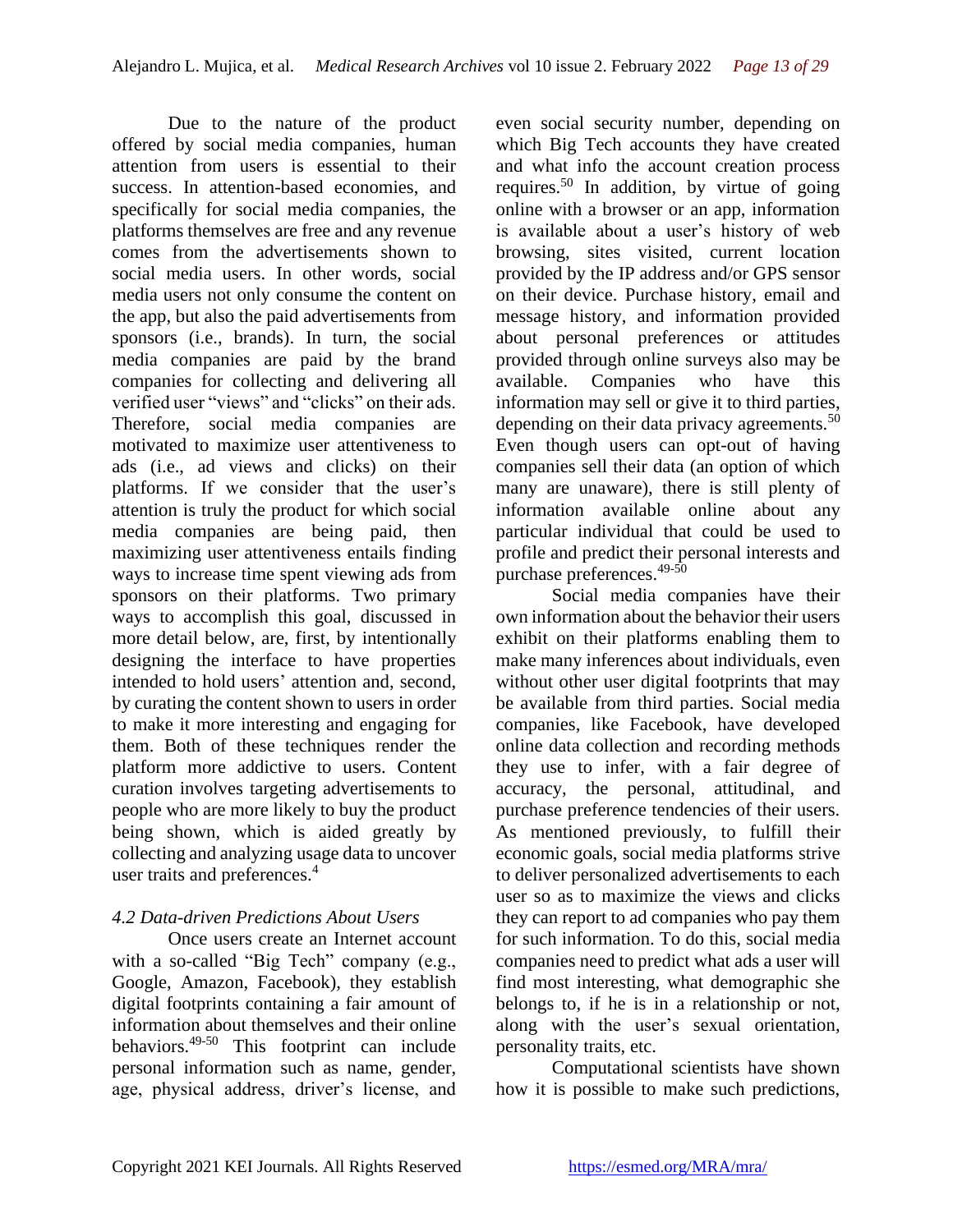with a high degree of specificity and accuracy, by analyzing relatively simple information that Facebook routinely collects and records on their app: Facebook likes. Using over 54 thousand volunteers, who turned over their Facebook likes related to known content, along with their demographic, political, and personality test results, Kosinski et al. $51$  were able to predict an individual's age, political leanings, race, gender and sexual orientations with a high degree of accuracy (75%, 85%, 95%, 93%, and 88% respectively) based only on user likes. Also, they predicted the personality trait of "Openness" from likes at close to the test-retest reliability of the personality test itself. Following up on the predictability of personality traits, using a similar methodology, Youyou et al.<sup>52</sup> demonstrated that an individual's personality traits, as actually measured by a standardized personality test, could be predicted more accurately by a user's Facebook likes than by judgements made by a user's Facebook friends using a separate personality questionnaire tool. Taken together, these two studies show that data about what social media content users "like" has great predictive power about their personal characteristics and preferences, data that can be used to present users with advertisements they are more likely to find interesting and engaging.

# *4.3 Algorithmic Content Curation*

As noted in Section 4.1, the impetus for social media companies to make their platforms more addictive is the attention-economy business model driving their revenues. Given the predictive power of the user data they collect (e.g., likes), these companies have developed adaptive algorithms that sift through and analyze a user's data to output a personalized feed of posts from friends, groups and brands that are most likely to keep that user engaged in the site for longer periods of time. It is important to note here that social media companies like Facebook are paid by

advertisers to target certain types of viewers with certain demographics and or purchasing histories.<sup>53</sup> Personalized feeds are the primary way to ensure that ads are targeted to desired audience groups. As noted by  $Cooper<sup>54</sup>$ "While we don't know all the details of how the Facebook algorithm decides what to show people (and what not to show people) we do know that—like all social media recommendation algorithms—one of its goals is to keep people scrolling, so that they see more ads (p. 2-3)."

The best understood of the social media recommendation algorithms is Facebook's "EdgeRank," which was employed from about 2009-2011.<sup>55</sup> Edgerank, like all such algorithms, sifts through a very large number of possible posts from other owners (i.e., friends, brands, news) that could be shown to a particular user in his or her news feed in order to rank and select those that actually will be shown to that person. EdgeRank used what are called "edges" to accomplish this goal. Edges refer to any action any friend of the user takes on Facebook (e.g., a new post, a comment on a post, a like, a tag of a photo, a status update, etc.) or posts from brands or news that are relevant to the user's demographic profile or group.<sup>56</sup> Since the average user may have  $300$  or more friends,  $57$ along with hundreds or thousands of potentially relevant brands, an enormous number of edges must be sorted through to populate a user's news feed every time he logs into the platform from any device. Edgerank assigns a quantitative score to each possible post from an owner that might be shown to a user based on a weighted combination of the predicted importance of the owner's post to the user, the affinity (i.e., closeness of relation) between the user and the owner, and the time since the owner's post was originally created/made. The resulting Edgerank score for every owner's post then is compared to scores for all the other possible posts to determine which are included in the actual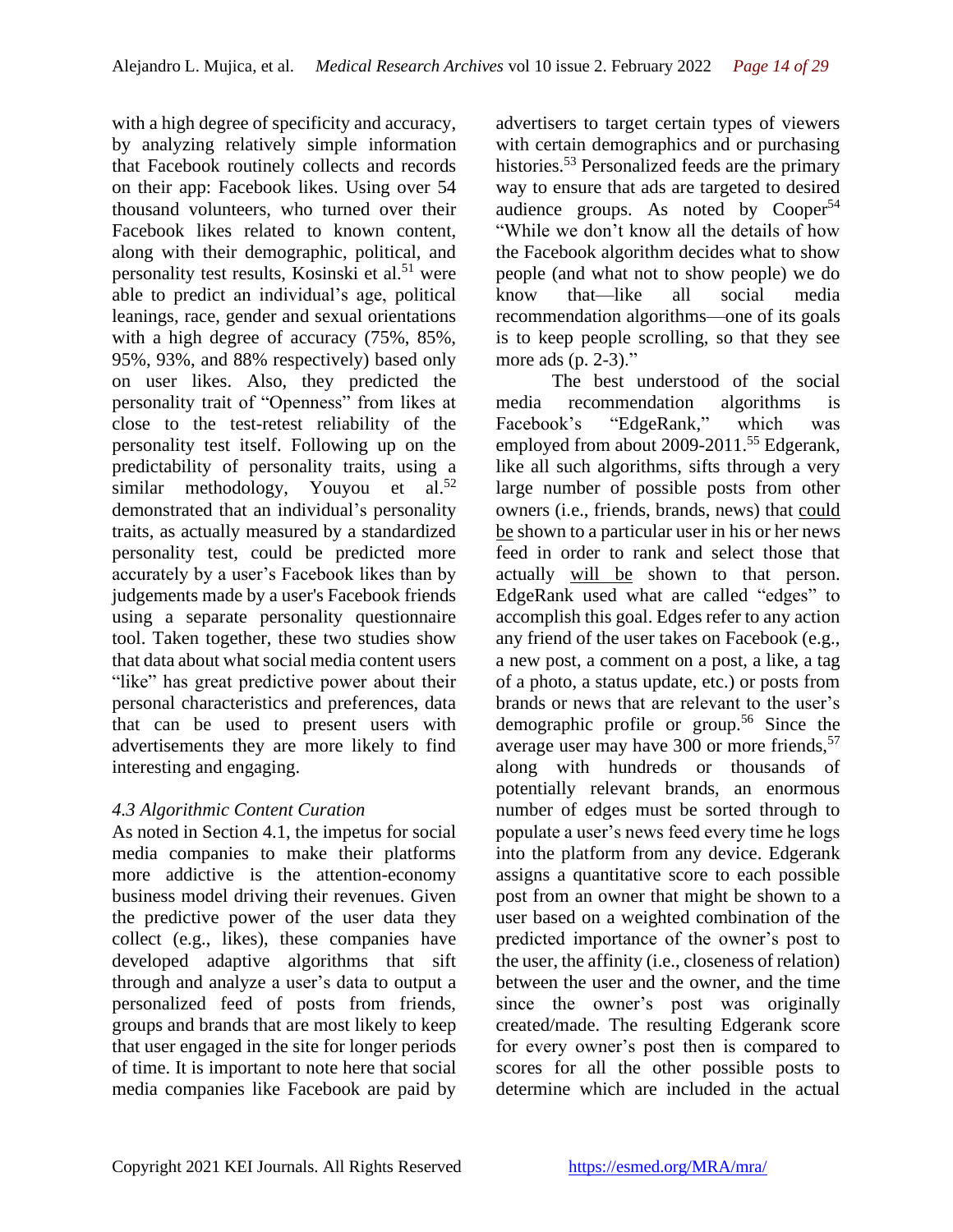news feed for that user at that login.54, 56

Social media recommendation algorithms are not static, but rather are updated or changed on a regular basis by the development staff of the companies in question.<sup>54, 56</sup> Cooper<sup>54</sup> identified a timeline of the changes in Facebook's algorithm from first introduction of the news feed (2006) to present. According to this timeline, the first Facebook recommendation algorithm (Edgerank) appeared in 2009 and their algorithms have continued to evolve since then. Although Edgerank appears to have been phased out in  $2011$ ,<sup>55</sup> it was replaced by a machine learning algorithm that itself changed notably each year or starting in 2016.<sup>54</sup> Today, as Cooper<sup>54</sup> notes, Facebook's machine learning algorithm has moved on from the three broad categories of ranking factors used by Edgerank to using "...thousands of ranking signals. Everything from the speed of a user's internet connection to whether they prefer to engage by liking or commenting (p. 11)."

It is interesting to note here that algorithm changes such as those Facebook has made in recent years are not without risk. While changes in algorithms are ostensibly intended to improve their effectiveness, unintended consequences can arise. For example, as Cooper<sup>54</sup> indicated, a change made by Facebook to its algorithm in 2018 to favor posts from family, friends, and groups over those from organizations and businesses, which was intended to "spark conversations and meaningful interactions," actually drew criticism from advertisers since that change potentially reduced the chances users would see paid ads. Also, this change drew criticism from those who believed that favoring the spread of posts from family and friends contributed to the spread of politics-based "misinformation," thereby increasing online anger and divisiveness, rather than enhancing meaningful interactions.58-59 The latter criticism prompted Facebook to make a further change to the algorithm in 2020 to add

a weighting factor based on the "credibility and quality" of posts to combat the spread of misinformation.<sup>54</sup>

Social media recommendation algorithms are ways in which these platforms curate their content in an effort to manage what users see, thereby increasing their exposure to engaging information and potentially interesting buying opportunities. All of this contributes to users spending more time on social media platforms and potentially becoming more and more "hooked" on what they experience when using social media.

### *4.4 Addictive Interface Design*

To further "hook" their users, social media platform developers have employed principles of behavioral and cognitive psychology to design their user interfaces in such a way that they capture and maximize a user's attention and behavior. The principles involved here have been described by various authors.<sup>60-61, 32</sup> Eyal and Hoover<sup>60</sup> outlined a "Hooked Model" that can be used to design user interfaces to take advantage of the "dopamine cycle" shown in Figure 2. As we noted earlier in this paper, Dopamine is a neurotransmitter in the brain and is an integral part of the reward system in animals and humans.<sup>62</sup> Dopamine, released in response to exposure to addictive targets (either behaviors or substances), serves as a powerful reward with mood-altering properties. The Dopamine cycle depicted in Figure 2, begins on the left side with a state of desire, referred to here as "wanting,"<sup>13</sup> which is akin to a type of craving" for stimulation that either arises from boredom or from habit formation in which organisms have learned that certain actions will lead to certain rewards.<sup>32, 63</sup> Wanting leads to "seeking" behaviors intended to find sources of stimulation or to procure previously encountered rewards. Seeking leads organisms to "anticipate" the rewards that are being sought. Nahai<sup>32</sup> characterized such anticipation as a kind of fantasy of the desired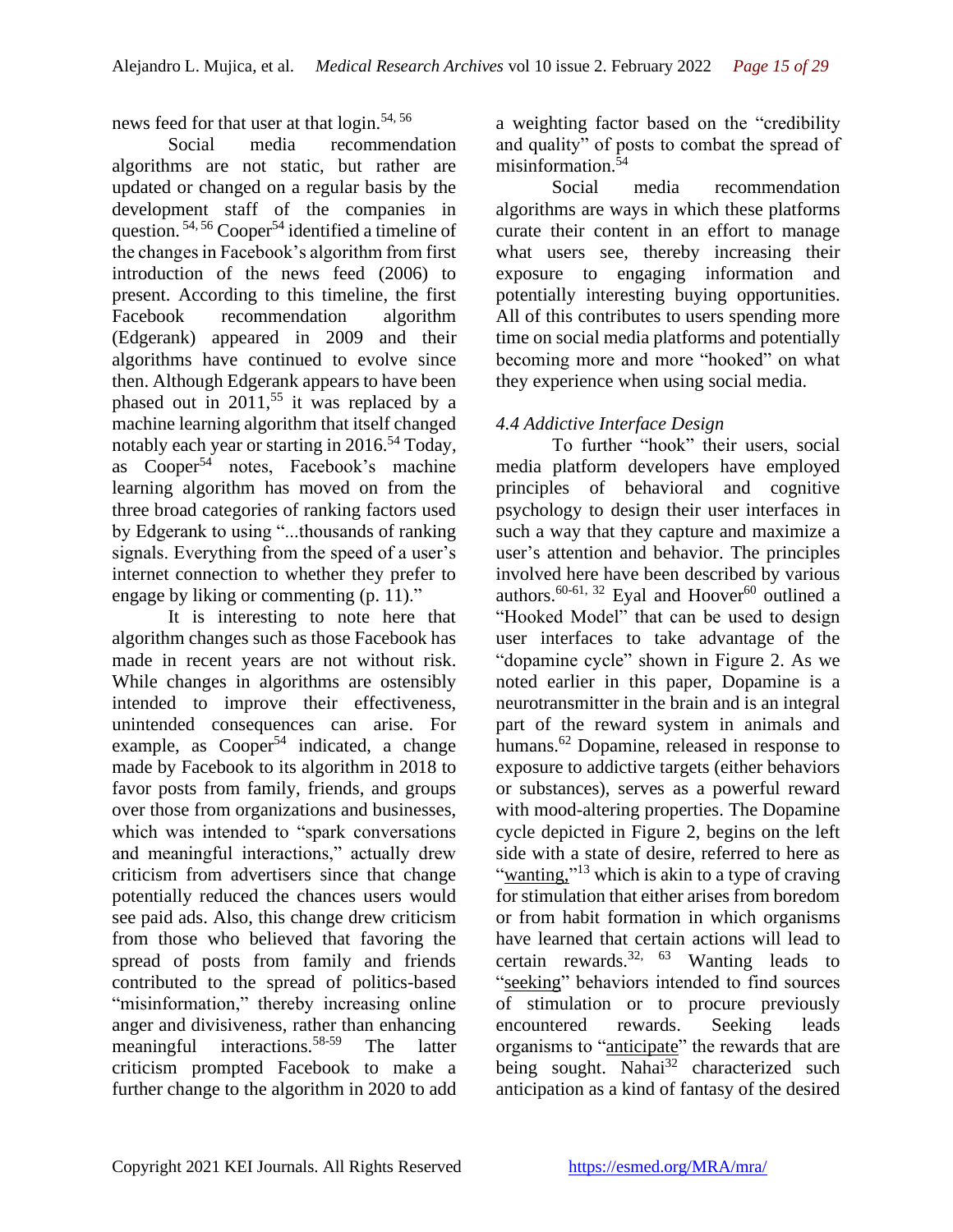reward that often is more stimulating than the actual reward itself. "Triggers" represent specific signals that rewards may be coming or are near, which prompt additional behaviors related to the receipt or consumption of the "reward." The most addictive cycles happen when the desired rewards do not always occur and indeed are somewhat unpredictable.<sup>61</sup> Whether or not a reward actually occurs, organisms usually are not fully satisfied by one reward. As Nahai<sup>32</sup> put it, "we seek more than we are satisfied," since the anticipated reward often is more potent than the received reward, especially when actual rewards are unpredictable. This ensures that wanting and seeking continue, fueling the next cycle in the series.

Social media use represents a good example of the dopamine cycle in action.

People who have used a social media platform know that they can find interesting information or communications from friends and family there. This awareness becomes a kind of wanting that leads to scrolling through news feeds (seeking) in anticipation that they will encounter a desired reward. Specific triggers, such as notifications, may signal that potentially interesting posts are available. The actual post may or may not be rewarding so its value is unpredictable. Even if interesting, the craving for more (wanting) continues, which leads to more scrolling (seeking) and anticipating. Hence the cycle continues, over and over, to the point where 79% of smartphone users check their phone as soon as they wake up and a third of all users say they would rather forfeit physical intimacy than give up their smartphones.<sup>60</sup>



**Figure 2:** The Dopamine Cycle involved in behavioral addictions that can be used to design addictive properties of user interfaces.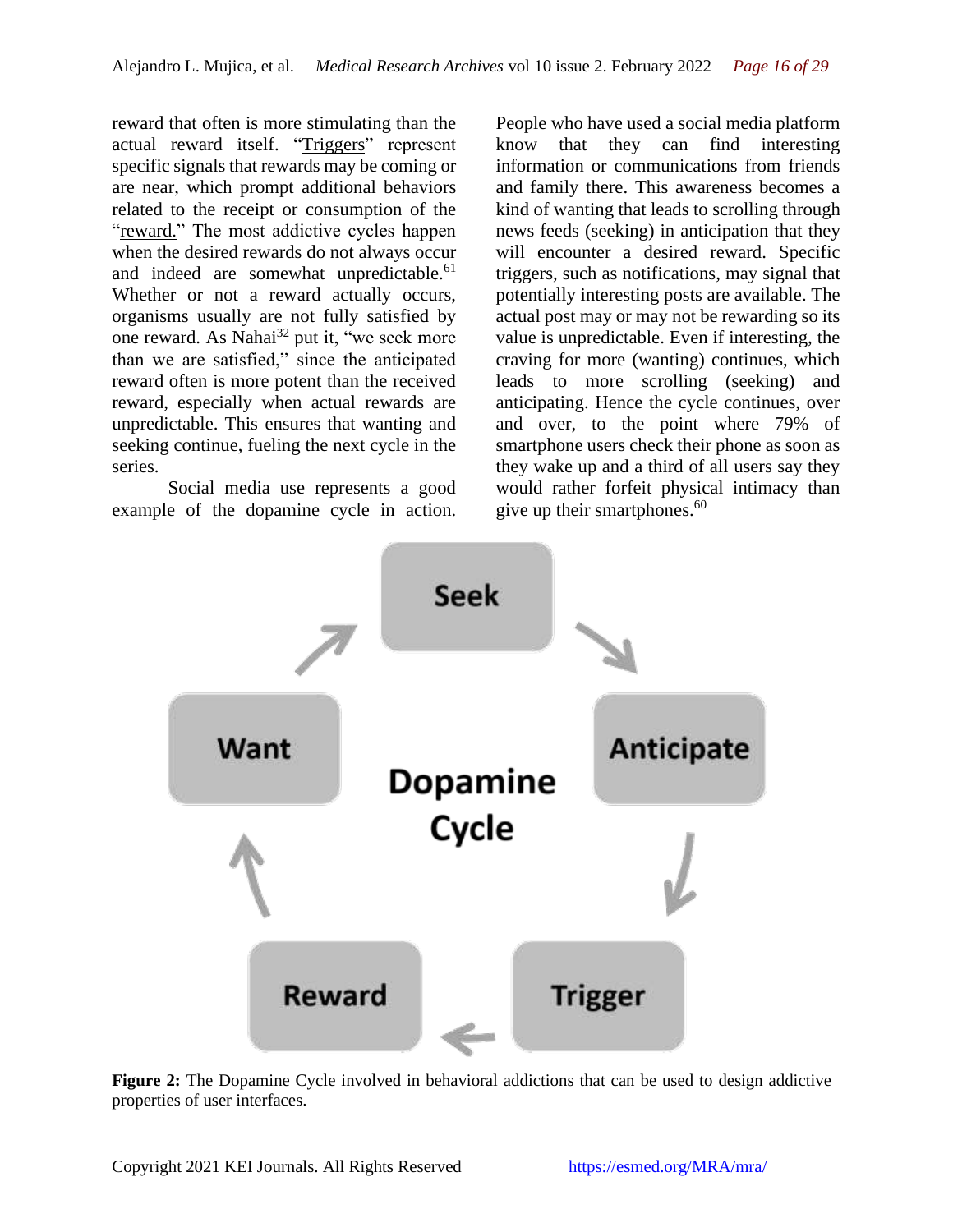Table 1 shows some of the addictive interface design features of several popular social media platforms (Facebook, Whatsapp, Gmail). We have categorized each feature in terms of its

possible relation to the specific steps in the Dopamine Cycle, and we have provided purposes and possible user reactions for each feature.

**Table 1:** Some potentially addictive properties of several social media platform user interfaces in relation to the steps of the Dopamine Cycle.

| <b>Feature</b>                                                   | <b>Dopamine</b><br><b>Cycle Step</b> | <b>Purpose</b>                                                                                                                                                                                                                                                            | <b>Possible User Reaction</b>                                                                                                         |
|------------------------------------------------------------------|--------------------------------------|---------------------------------------------------------------------------------------------------------------------------------------------------------------------------------------------------------------------------------------------------------------------------|---------------------------------------------------------------------------------------------------------------------------------------|
| Ellipsis $()$                                                    | Want,<br>Anticipate,<br>Trigger      | In anticipation of a text reply, the user is kept<br>waiting, getting the anticipatory arousal effect of<br>an expected reward.                                                                                                                                           | "Oh, I see a reply is coming —<br>I can't put my phone down<br>until I see it!"                                                       |
| Like button                                                      | Trigger,<br>Reward                   | Acts as a social approval metric, it harnesses the<br>need for social comparison and validation to<br>become a coveted reward                                                                                                                                             | "My posts usually have 100<br>likes. How many do yours<br>have?"                                                                      |
| Sharing button                                                   | Seek, Reward                         | It enlists a user's friends in the task of keeping<br>them online. Capitalizing on the draw of social<br>interaction, it becomes a measure of friendship<br>status                                                                                                        | "You never look at any of the<br>posts I share with you! Are you<br>even my friend?"                                                  |
| Infinite<br>feed<br>(scrolling down)                             | Seek,<br>Want,<br>Anticipate         | Removing natural stopping cues that cause the<br>user to stop and reflect before continuing (e.g.<br>natural stopping points at the end of a chapter in<br>a book). This feature encourages mindless<br>scrolling without end.                                            | "Where did the last hour go? I<br>just wanted to check Instagram<br>for five minutes."                                                |
| Photo Tagging                                                    | Seek, Reward                         | Similar to sharing. Apart from post sharing,<br>though, it also harnesses the need for self-<br>evaluation ("how do I look in this picture they<br>shared of me?") to bring the user back to the app.                                                                     | "Oh no, he just tagged me on a<br>photo of last night's party. I have to<br>look at it now - I probably look<br>horrible!"            |
| "Read" message<br>icon (e.g. blue<br>double tick on<br>whatsapp) | Trigger,<br>Reward                   | Exploits the drive towards social reciprocity to<br>pressure people into answering a given message,<br>because the other person knows it has been read.                                                                                                                   | "If she keeps leaving you on read,<br>you should break up with her. If she<br>cared about you, she would never<br>leave you hanging." |
| Red notifications                                                | Want,<br>Anticipate,<br>Trigger      | The color red increases the anticipation of<br>something noteworthy happening, and it gets<br>more responses than any other color of<br>notifications. They also are harder to ignore than<br>any other color.                                                            | "I hate these annoying red<br>bubbles on Whatsapp. I'm just<br>going to go and check my<br>messages so they go away."                 |
| Push notifications                                               | Trigger, Seek                        | The app moves beyond its passive role when the<br>user opens it, to send reminders and alerts on the<br>phone while the app itself is closed. This creates<br>anticipation of a new rewarding interaction, and<br>boosts engagement by bringing people back to<br>the app | "Somebody just commented on<br>my post! I have to see what they<br>said"                                                              |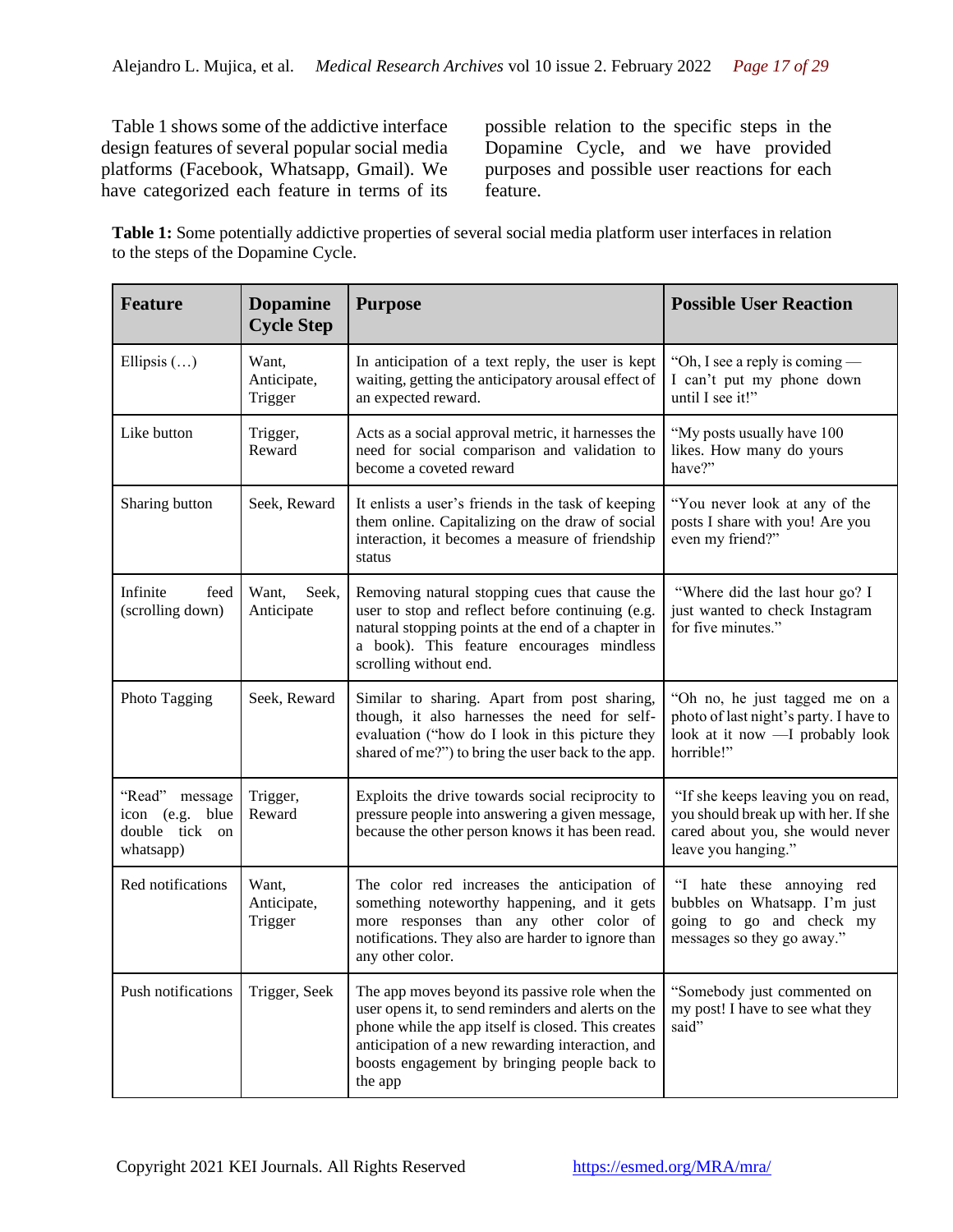| In-app alerts:                                       | Trigger, Seek,<br>Anticipate | The app sends alerts to users while they are on<br>the app, to keep providing content that holds<br>their attention and keeps them from leaving.                                                                                                                                                              | "New people on Instagram oh,<br>she's here now? I'll send her a<br>friend request and ask her how<br>she's doing."                                      |
|------------------------------------------------------|------------------------------|---------------------------------------------------------------------------------------------------------------------------------------------------------------------------------------------------------------------------------------------------------------------------------------------------------------|---------------------------------------------------------------------------------------------------------------------------------------------------------|
| Pull-to-refresh<br>feature                           | Anticipate,<br><b>Seek</b>   | In most apps, users can drag the screen down<br>and release it to refresh their feeds and see more<br>recent content. This action is similar and<br>analogous to pulling the lever on a slot machine,<br>and it preys on the human attraction to<br>unpredictability.                                         | "I have no idea why I keep<br>refreshing my feed. I know<br>nothing new will appear every<br>five seconds, but it feels exciting<br>for some reason."   |
| Loading screen                                       | Anticipate                   | The wait time before content is actually shown<br>generates anticipation before the reward is<br>provided.                                                                                                                                                                                                    | "Come on load! I want to<br>see what he said!"                                                                                                          |
| Streaks/daily<br>login rewards                       | Reward                       | Using Snapchat as a case study, streaks (which<br>are counters of how many consecutive days of<br>uninterrupted interaction with a particular friend<br>a user has had) can come to serve as status<br>symbols. Their ultimate goal is to force the user<br>to maintain daily engagement to keep this status. | "You have streaks with only one<br>person? Most of us here have<br>streaks with five or<br>more<br>people"                                              |
| Emails reminders<br>about<br>unread<br>notifications | Want, Trigger,<br>Anticipate | Similar to push notifications, email reminders<br>are ways in which apps can reach outside of the<br>user's own intentional engagement, and send<br>alerts and reminders that would bring them back<br>to the app.                                                                                            | "Oh wow, he made 10 new<br>friends on LinkedIn this week? I<br>should probably go back and<br>make some of my own - I don't<br>want to be left behind." |

### **5. Strategies to Reduce Social Media Addiction**

Just as social media provides countless benefits, it also has costs. As research unveils more and more pervasive negative effects of excessive social media use, and people become more aware of these effects, it becomes imperative to address these growing concerns. Eliminating social media altogether is an unlikely option, since it has penetrated almost every aspect of our lives and is now necessary for most lifestyles. The task at hand, then, is to find ways to reinvent social media: how can we keep the benefits of social media, but make it healthier?

To mitigate the negative effects of social media, there are platform interventions and user interventions that could be made. The former interventions seek to change the platforms themselves, through design changes or external regulations. The latter interventions address how a user's mental health can be restored when they are already suffering from social media addiction, and they address preventative measures that can be deployed in schools, workplaces and households, seeking to enable humans to be more resilient to the potential harms of social media.

### *5.1 Platform Interventions*

### 5.1.1 A Moral Case for Platform Interventions

Many argue that intervening in social media companies is not justified. Common arguments in this vein suggest that the problem is overblown or that people simply have no right to intervene in free markets. For this reason, before discussing possible platform interventions themselves, it is useful to consider a moral argument in favor of their implementation.

Bhargava and Velazaque $z^3$  made a threepoint argument addressing why deliberate efforts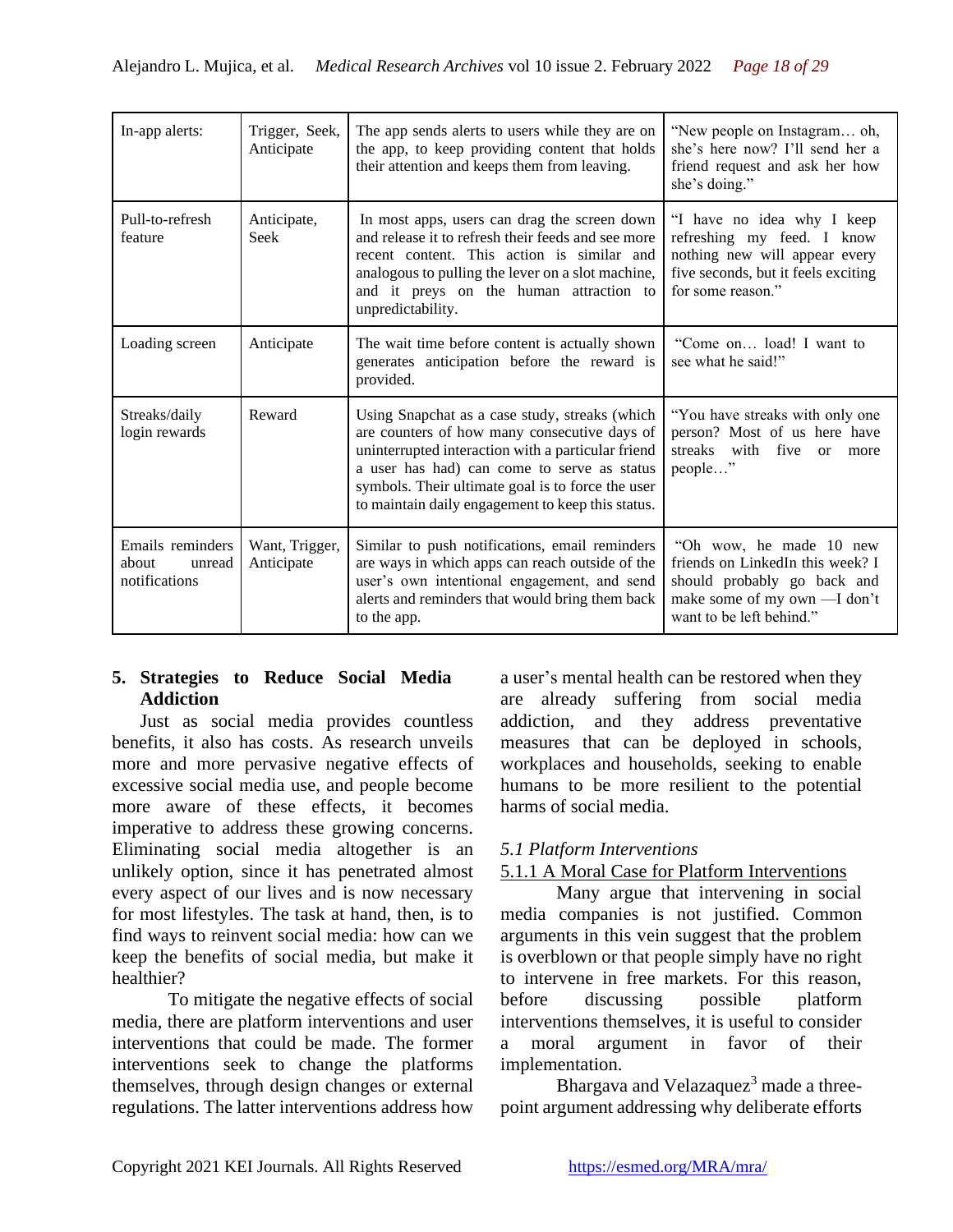to make social media addictive are unethical, and why steps should be taken to reverse the current situation. First, they argued that the harms of social media, through social media addiction, are not justified by the benefits the platforms provide. As we outlined in an earlier section, the detrimental effects of social media addiction are many, from poor school/work performance to depression and diminished attention span. Additionally, Bhargava and Velazaquez argued that the beneficial aspects of social media could be delivered without making the platform addictive. If the addictive nature of social media platforms only benefits the companies owning them, then users have nothing to lose and much to gain by reducing the addictive features of those platforms.

Second, Bhargava and Velazaquez<sup>3</sup> argued that the nature of social media addiction adds insult to injury by involving users in the same process that gets them addicted. Basically, users themselves provide the data for the algorithms to generate increasingly addictive content. At the very least, social media companies should better inform their users of how their data is being exploited to keep them "hooked." It is interesting to note here that social media companies may have taken steps to protect some of their users, while at the same time continuing to exploit others. Horowitz<sup>64</sup> reported that internal Facebook documents show that a little-known program called "XCheck" exempts certain high profile users, like celebrities, from the usual rules and sanctions that apply to other users. These exemptions allegedly made it possible for some users to make posts that would be censured if made by others.

Third, Bhargava and Velazaquez<sup>3</sup> strongly argued that social media companies exploit users to advance self-serving ends by taking advantage of user vulnerabilities. We have described these user vulnerabilities earlier, following Veissiere and Stendel.<sup>30</sup> as evolutionarily ancient desires or cravings to engage with others, combined with the effectiveness of social media to serve these

ancient needs. Clearly, addicted users are more profitable to social media companies than those who are not addicted, so promoting addiction among users advances the companies' profit goals. The demeaning nature of having users help to create their own addiction is extremely disrespectful and, along with the exploitation it implies, calls loudly for change.

#### 5.1.2 Toward a More Ethical User Interface Design

If social media companies have intentionally designed their user interfaces to have addictive properties, as we have argued above, then it follows that one important platform intervention would be to redesign these interfaces to be more ethical and less addictive. Somos<sup>65</sup> identified some key changes to the typical interfaces found on social media platforms that could be made to mitigate their addictive properties. These proposed changes directly address some of the addictive interface features we identified in Table 1. Below is a summary of the suggestions made by Somos<sup>65</sup>, along with our own thoughts, regarding changes to social media interfaces needed help users avoid becoming "hooked." We have included possible user reactions similar to those presented in Table 1:

- "Time spent" indicator on Facebook and other apps. Part of being hooked is spending too much time using apps. To address this problem, interfaces could be redesigned to add an always-visible time counter on the interface screen. If clicked, this counter could display more detailed statistics (current and historical) about time spent scrolling and browsing in the app. Also, users should be able to set their own limits on session lengths and then receive alerts when they reach those limits. Possible user reaction: "Oh my, look at how much time it's already been since I started scrolling! I have to get back to homework. Next time I'll set a 1-hour limit for this app."
- Newsfeed filtering in Facebook. Users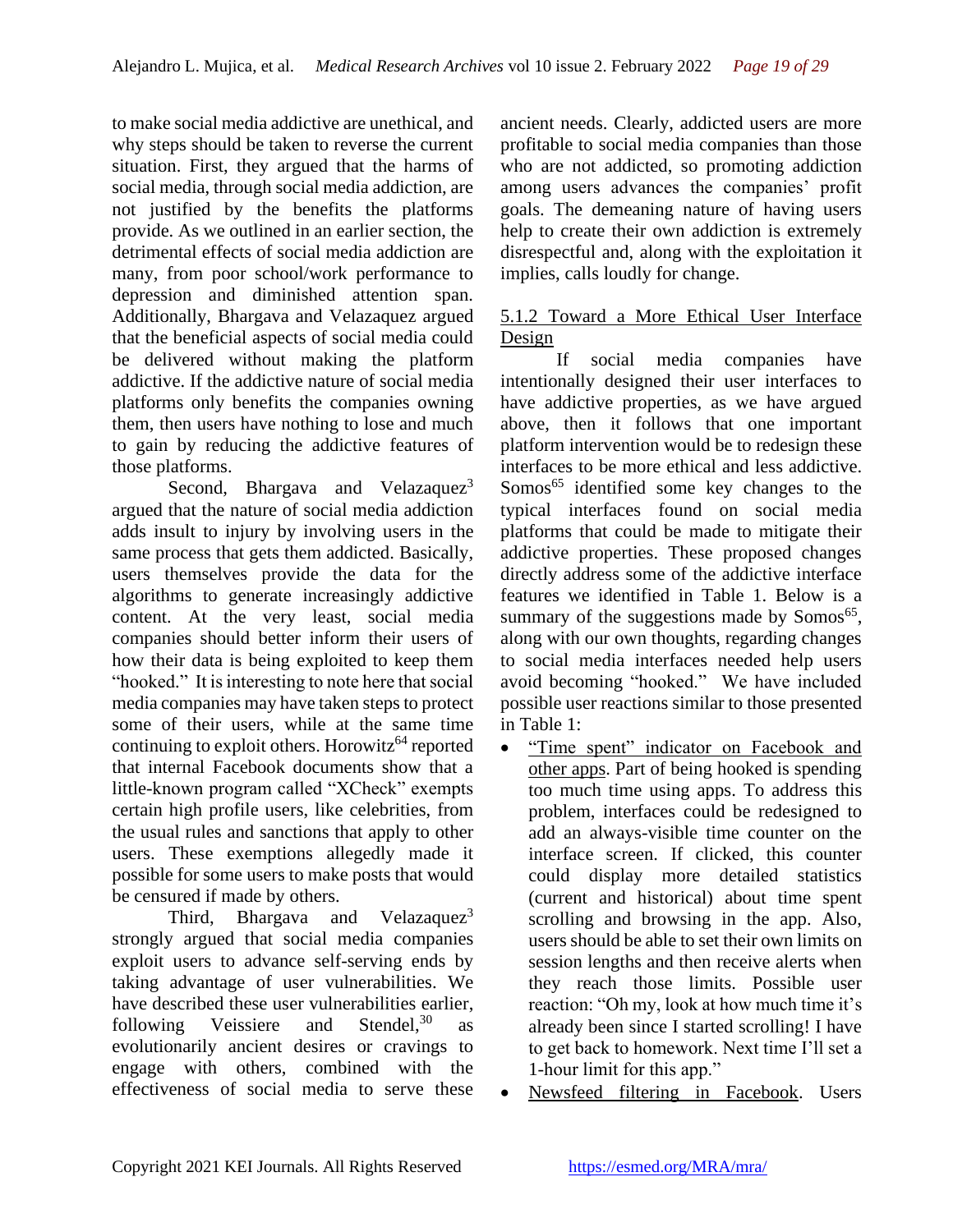should have more control over their news feeds. Multiple feeds could be available brand pages, news/entertainment, only friends, close friends vs. all friends allowing users to choose what content they want at the moment. Possible user reaction: "That high school reunion was wild! I want to quickly check what my friends posted about it before I go to sleep. I need to show only posts from my friends!"

- Killing the infinite scroll in Facebook and other apps. Another hooked strategy is the bottomless cup of endless scrolling. To address this problem, a "load more" button could be placed at the bottom of the feed, after a certain number of posts have been viewed. This button could tell you how many more posts remain, and could also show how many posts the individual already has scrolled through at that point. Possible user reaction: "Yeah, the 600 posts I've already seen is probably enough. I can come back later for more."
- Why I see what I see. To combat mindless viewing of Facebook posts, each one that appears in a user's feed could include the reason why it was selected (e.g., because a friend liked this...). Moreover, an option to stop suggesting that type of content or suggesting for that reason could be provided. Possible user reaction: "I should take a look at this post since my friend liked it. I generally agree with her," or "I don't want to see any more posts related to this reason."
- Raising saved item prominence. Users now can save posts to view later, but these options are buried in the interface. To give users more control over what they see and further combat endless scrolling, a "saved posts'' option could be put next to news feeds to increase accessibility of intentionally saved content. Thumbnails with short titles could appear under a "saved posts" tab. Possible user reaction: "This is an interesting post. Need to do something else now, but I'll save it and look at it later."
- Notification grouping/muting. Notifications are important triggers that hook users who need more control over these triggers. They should be given an option to choose which type of notifications to receive at a given time (i.e., all, only friends, only close friends, news/entertainment, promotions, etc.). Also, Users should be allowed to mute notifications for set periods of time (e.g. from 9am to 5pm), including a feature to bundle notifications and get them all at once. Possible user reaction: "I check social media every day at 5:30pm, when I'm on the subway on my way back home. It's awesome that I can get all of my daily alerts at once at that time. This way I can focus better at work!"
- Do not disturb. Users should be able to control their availability for chats, notifications and posts on all social media apps beyond such a feature that might be available in the device OS. A "do not disturb" schedule should be available for chat notifications, so users can set their online status according to what is needed to focus better on their commitments. Possible user reaction: "It's not that I don't care about text messages, but I can't be looking at them when I'm on a deadline. If something is that urgent, people can always call me."

### 5.1.3 Encouraging Platform Interventions

Changes to social media platforms such as those noted above are needed to make them less addictive and disrespectful to users. However, as previously mentioned, these platforms are run according to attention-based business models, where the addictive potential of the sites is directly tied to their profitability. For this reason, it is unlikely that social media companies will regulate their own practices or implement design changes without external pressure. Such external pressure can be manifested through consumer opinion and/or government intervention.

Consumer opinion is likely the most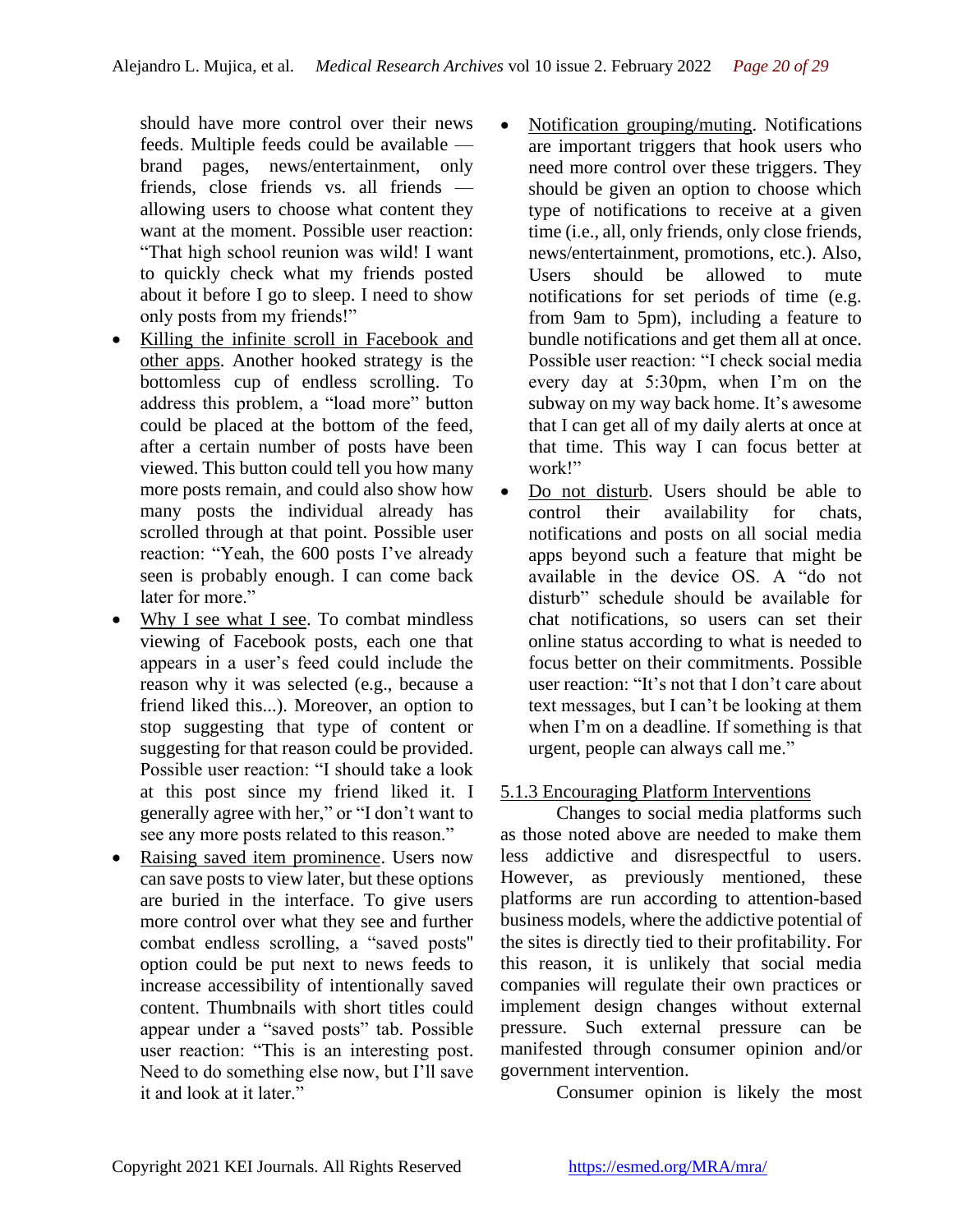effective tool to influence healthier social media design. A recent Edelman Trust Barometer Special Report<sup>66</sup> revealed that barely  $43\%$  of people globally trust social media to "do what is right", while only 41% trust the information they receive on social media platforms. These numbers show social media is developing an increasingly negative reputation. In fact, the same special report showed that 40% of people have deleted at least one of their social media accounts because they didn't trust the company's handling of their personal information.

Since social media companies rely on user engagement to gain revenue from advertisers, both users and advertisers have the power to demand changes to reduce the addictive potential of social media platforms. Earlier we described how feedback from users and advertisers promoted changes in Facebook's recommendation algorithms, sometimes with unintended consequences. Social media companies need their users, so they must listen to user input and adapt to such feedback if they want to survive. Unfortunately, however, change by this means often is slow and depends on information becoming readily available to the public about how certain platform features actually work and how they negatively affect users.

Government intervention, in contrast, works by establishing broadly applicable standards that regulate what is and is not permissible. Such regulation is most likely to emerge in an effort to control or limit what kinds of data platforms can collect and what they can do with it, as well as how platforms can manipulate and control what information users can see. In the United States, large tech company CEOs have been repeatedly called to testify in congressional hearings, answering increasingly specific questions from lawmakers who are set on changing the social media industry. Many legislators have proposed bills to modify the existing law, and this trend is only increasing. Topics frequently brought up include data privacy, protection of children from social media

addiction, misinformation and hate speech.<sup>67</sup>

The increasing movement toward government oversight of social media companies, as well as increasing public knowledge about the negative consequences of social media use, signal an emerging opportunity for reform. Current public opinion momentum should be leveraged to educate consumers about the risks of social media use, to advocate for more oversight initiatives, and to pressure lawmakers into acting in the public interest by introducing stricter regulations.

Regulation Examples. With the aim of illustrating what social media regulation might look like, two examples of recent governmental oversight legislation are presented below:

- In 2018, the European Union enacted a General Data Protection Regulation (GDPR) bill,<sup>68-69</sup> which proposed laws to protect the privacy of data on social media platforms, as well as to offer individuals more control over their personal data. This bill proposed that any entity accessing or collecting personal data must put in place appropriate technical and organizational measures to ensure adherence to basic data protection principles. Also, the bill required that data controllers follow specific and stringent guidelines to disclose the details of their data collection practices.
- The US Congress recently introduced the Platform Accountability and Consumer Transparency (PACT) Act, <sup>70</sup> a bill intended to increase transparency in platforms' content moderation policies, requiring they disclose these practices to users, as well as requiring quarterly reports on the moderated content. It also made a distinction between the different capacities to moderate content between large companies and smaller companies. As of this writing, the bill has been referred to committee.<sup>71</sup>

In addition to these legislation examples, other areas of platform operation in need of potential oversight attention are based on some of the more problematic aspects of social media we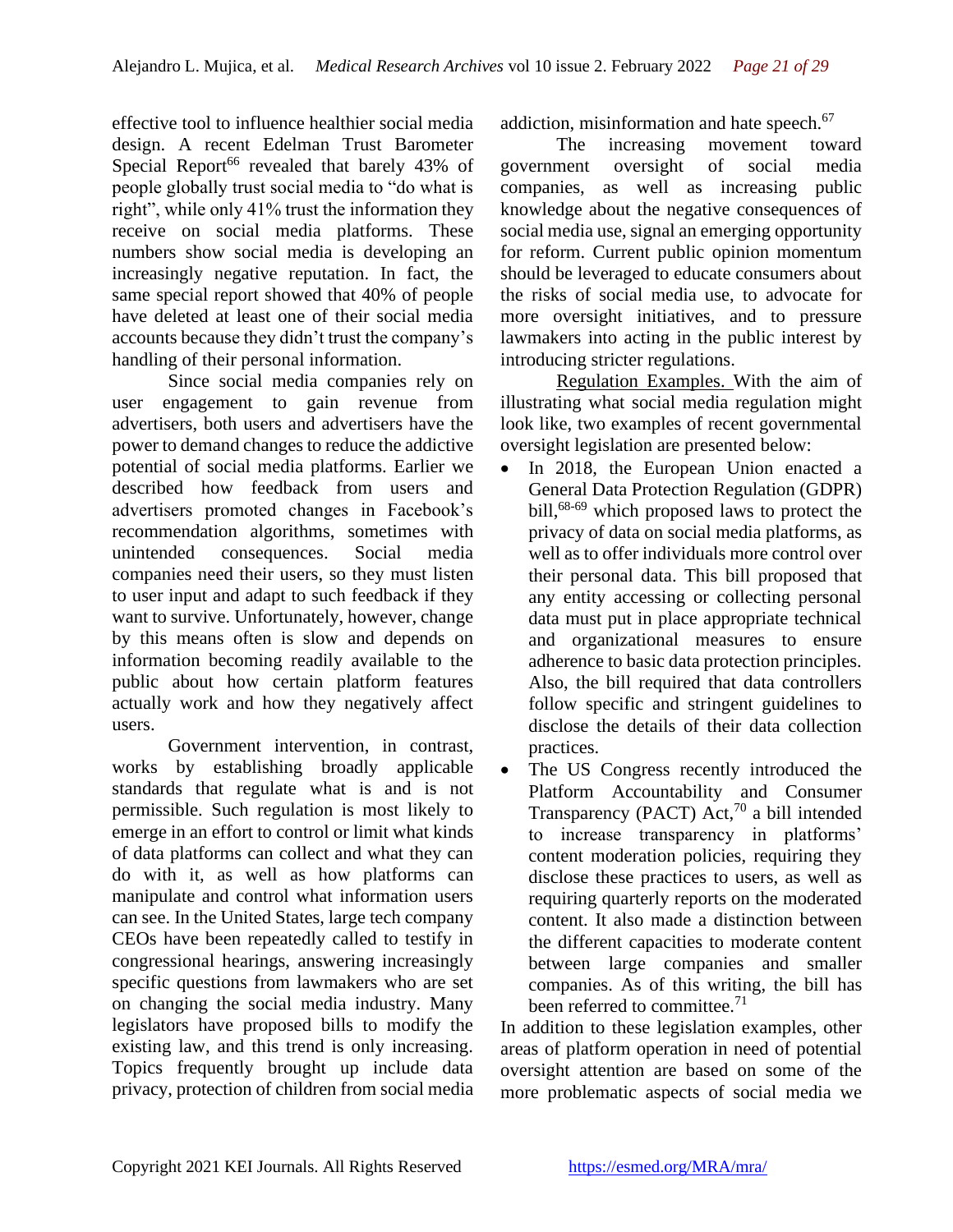have note above, including:

- Attention-economy-based profit models. What kinds of regulation and additional consumer protections are needed when companies profit from keeping users on their sites as much as possible while also creating platform features to promote increased use?
- Data collection practices. Along with the above noted proposals related to user data privacy, do limits need to be placed on the kinds of data social media platforms can collect and record, along with limits on selling and distribution of data to third parties?
- Transparency in algorithms. Social media companies benefit from user ignorance about the algorithms used to generate personalized news feeds for their users. Do we need stricter controls to ensure more transparency and public disclosure about these algorithms?

### *5.2 User-based Interventions*

Addressing the problem of social media addiction requires more than just platform changes. Interventions aimed directly at users also are needed both at individual and societal levels. One type of user-based intervention is intended to serve as a preventative measure implemented in the workplace and at schools, with the goal of reducing the likelihood of individuals becoming addicted in the first place. A second type of user-based intervention focuses on treatment and self-management for individuals who at the very least are struggling to manage their social network usage and at worst are suffering from severe addiction.

#### 5.2.1 Prevention Strategies

In the workplace, the TeamLease World of Work Report<sup>72</sup> found that employees spent an average of over two hours on social media per workday, potentially reducing their work productivity by about 13%. Three proposed areas of focus to reduce the detrimental effects of workplace social media usage were presented by Herlle and Astray-Caneda.<sup>73</sup> First, they recommended the exposition of clear social media usage expectations during orientation for new hires. Employees, they stated, want to fulfill company expectations, but will struggle to do so if these expectations are not clearly communicated. Second, they highlighted the effectiveness of visual aids, image-based posters and signs, reminding employees of appropriate behavior in the workplace with respect to social media. Third, the study underscored the importance of employee recognition programs, which can motivate workers to adopt more aspirational mindsets and more productive behaviors with respect to creating a company culture of selfimprovement.

In schools,  $Blazer^{74}$  identified reduced face-to-face communication and distraction from school work as potential risks of social media usage in that venue. The author indicated that excessive social media use in schools could result in students who become worse at having real conversations, who have their attention spans reduced, and who might develop more self-centered personalities. Additionally, she highlighted the role of social networks such as Facebook as disruptors of classwork. One suggestion to combat these negative effects was training for staff members, so they can appropriately respond to social media usage challenges. Additionally, Blazer<sup>74</sup> recommended that schools seek to steer their students' usage of social media towards more education-based social networking sites that will benefit teachers and students in their educational goals.

### 5.2.2 Treatment and Self-management Strategies

Recently, several mental health interventions and self-help programs to assist individuals in managing social media addictions have emerged. Pharmacological treatments are being tested and even work-related policies are being implemented to mitigate the negative effects of this addiction. One effective mental health intervention, developed by Hou et al.,  $75$ was grounded in Cognitive Behavioral Therapy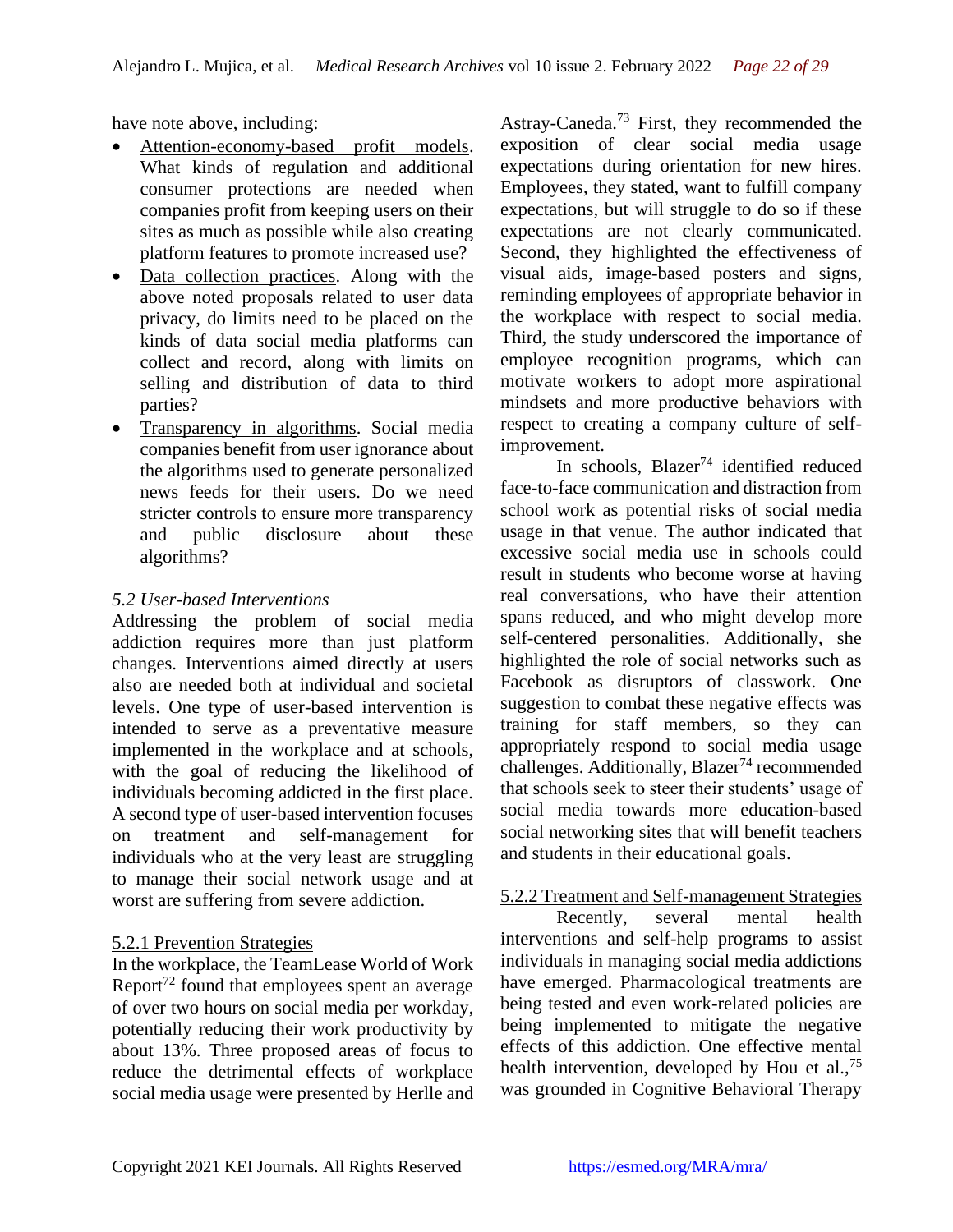(CBT). It was tested and found to have a significant positive impact on the mental health of diagnosed social-media addicted college students in a Chinese university. The intervention consisted of two stages. Stage 1 involved a 30-minute CBT-based cognitive reconstruction session, where experimental group participants reflected on their social media use and potential future practices, and received some strategies to follow these practices. They also printed out a list containing the strategies and pasted it on their desk to keep as a reminder, and additionally used the list as a lock screen on their phones. These individuals continued life as usual keeping the reminders with them for a week before the next stage. For Stage 2, participants kept a daily record of thoughts, emotions and behaviors related to social media use for a week. They reflected on their time of usage, the nature of the usage, and thought about possible future strategies to employ in managing their social media engagement. All participants completed a survey before and after the intervention, and the responses were then used to assess the change in their mental health as a response to the intervention. The study found that every single indicator of mental health (including but not limited to anxiety, depression, and quality of sleep) improved in the experimental group, while not finding these improvements in the control group.

Another intervention approach is motivational interviewing, a method proven effective for behavioral addictions.<sup>76</sup> This method emphasizes the importance of the practitioner's participation, as the one who leads the patient through the process of changing longstanding beliefs about their behavior. In the case of social media addiction, the practitioner solicits the addicts' thoughts about the value of social media, the different ways time can be spent, and the negative consequences of excessive social media usage. The goal in reflecting on these matters is slowly to encourage the addict to embrace new ways of thinking, with the ultimate purpose of creating and sticking to an actionable plan to quit the addiction.

Self-help smartphone applications also have been developed to assist with curbing the amount of time users spend scrolling. These apps employ features such as including reminders to stay on task, providing detailed usage statistics with an "addiction score", blocking notifications from certain apps for certain periods of time, allowing users to set their own rules for usage and then holding them accountable. The most extreme control exerted by these self-help apps involves simply locking a user out of their social media apps once the quota of time spent is reached. $77$  These self-help apps can serve as good enforcers for social media usage management plans, both for addicts and nonaddicts.

Drug therapies also have been tested for Internet and video-game addiction, though not specifically for social media addiction. In randomized clinical trials, three psychoactive drugs have been found to significantly decrease Internet addiction in participants.<sup>29</sup> Bupropion, a norepinephrine and dopamine reuptake inhibitor used to treat depression and seasonal affective disorder, produced a significant reduction in Internet video-game addiction.78-79 Methylphenidate, a norepinephrine and dopamine reuptake inhibitor used to treat Attention-Deficit/Hyperactivity Disorder (ADHD) and narcolepsy, had significant positive effects on participants with co-occurring ADHD and Internet-based video game addiction.<sup>80-81</sup> Escitalopram, a serotonin reuptake inhibitor used to treat depression, was found to bring previously excessive Internet usage back to normal levels. $82-83$  It remains to be seen whether or not these drug treatments will be effective specifically for social media addiction.

### **6. Conclusions**

There has been extensive research into social media addiction and its relationship to indicators of mental health, with findings revealing numerous negative effects on mood and emotional stability stemming from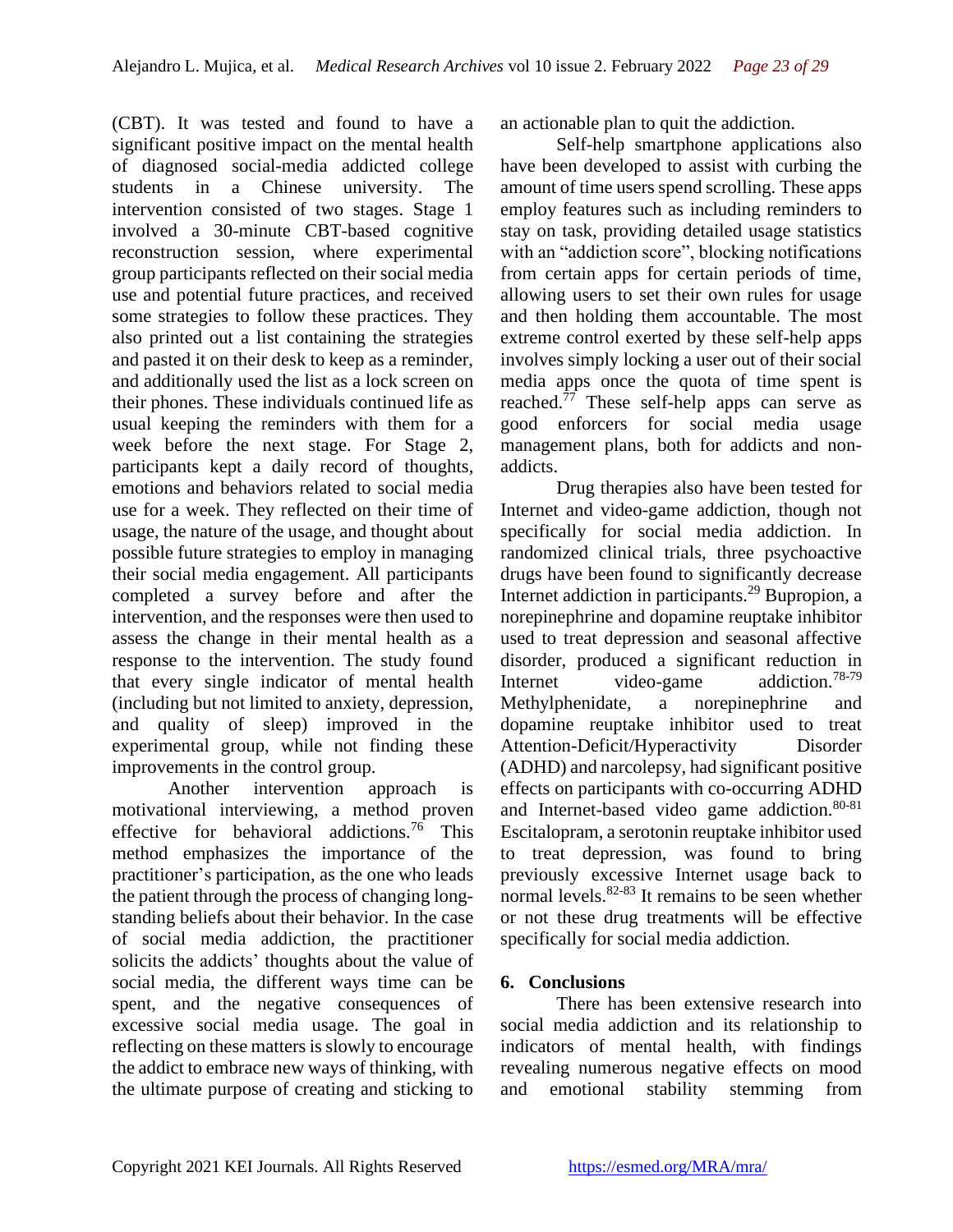compulsive engagement with social media apps. Other effects of excessive social media use, such as reductions in attentional capacities, also have been established. Social media addiction is widespread across age cohorts, and it seems to be growing with the increasing availability of portable internet devices. It is imperative to start considering ways to mitigate the impact of social media addiction, since the prevalence of social media is increasing dramatically across the globe. The actionable solutions that are addressed in this paper include user-based interventions and platform-based intervention. User-based interventions include prevention and intervention, and platform-based approaches include regulation and redesign.

Strategies for the prevention of social media addiction can and should be implemented in schools, workplaces and households. In schools, the use of technology in general, and social media in particular, should be regulated and controlled. In workplaces, policies limiting social media usage, if not other forms of internet use, likely will increase productivity and reduce distractions. At home, parents need to work with children on educational initiatives to better understand the threats and benefits of social media, and need to agree on policies that will bring healthier approaches to technology use into the home.

Mental health programs have been developed and are proving to be effective in treating the negative outcomes of social media addiction and other addictions related to Internet use. Future research needs to address the longitudinal value of these new therapies, to see if their positive effects remain long after the initial study. Self-help applications should continue to be developed, as they can become effective tools to enhance self-awareness and self-control.

Moreover, governmental agencies should become more active in regulating social media companies in the future. Policies should be developed that address the pernicious economic benefits to social media from their attention economy models. Data collection practices from social media companies should be scrutinized and regulated, to ensure user privacy and respect users' dignity. Content curation should be more transparent, and policymakers can introduce bills that require greater disclosure on the part of social media companies.

Redesigning social media is a major undertaking. The pressure to achieve this redesign will need to come from consumers and legislators who want social media companies to respect user dignity, rather than continuing to take advantage of them. The many dimensions of social media that can foster addiction, including the exploitation of evolutionarily old urges to communicate and socialize, as well as the user interface properties designed to hook users into constant use, need to be reimagined in the spirit of creating a more humane and ethical platform. We all need to work toward a world in which people use technology for their own well-being rather than for the well-being of those who control the technology.

Finally, it should be noted that although this paper is focused on social media addiction, excessive use of social media may be linked to other problematic internet addictions for some people. For example, the unattainable beauty standards often reflected in social media posts may drive certain individuals to seek instant gratification and dopaminergic reward though excessive use of pornography. One study $84$  found that approximately 200,000 Americans were classified as "porn addicts," and another 40 million Americans regularly visited porn sites, with 93% being boys and 62% of girls under age 18. Today, many consider pornography to be a public health crisis, $85$  and its use among adults increases the marital infidelity rate by more than 300%.<sup>86</sup> The constellation of addictions related to internet use, aided greatly by the convenience of smartphone technology, is one of the major societal concerns of our day and must be met on multiple fronts with significant ongoing legislative, research, and treatment efforts.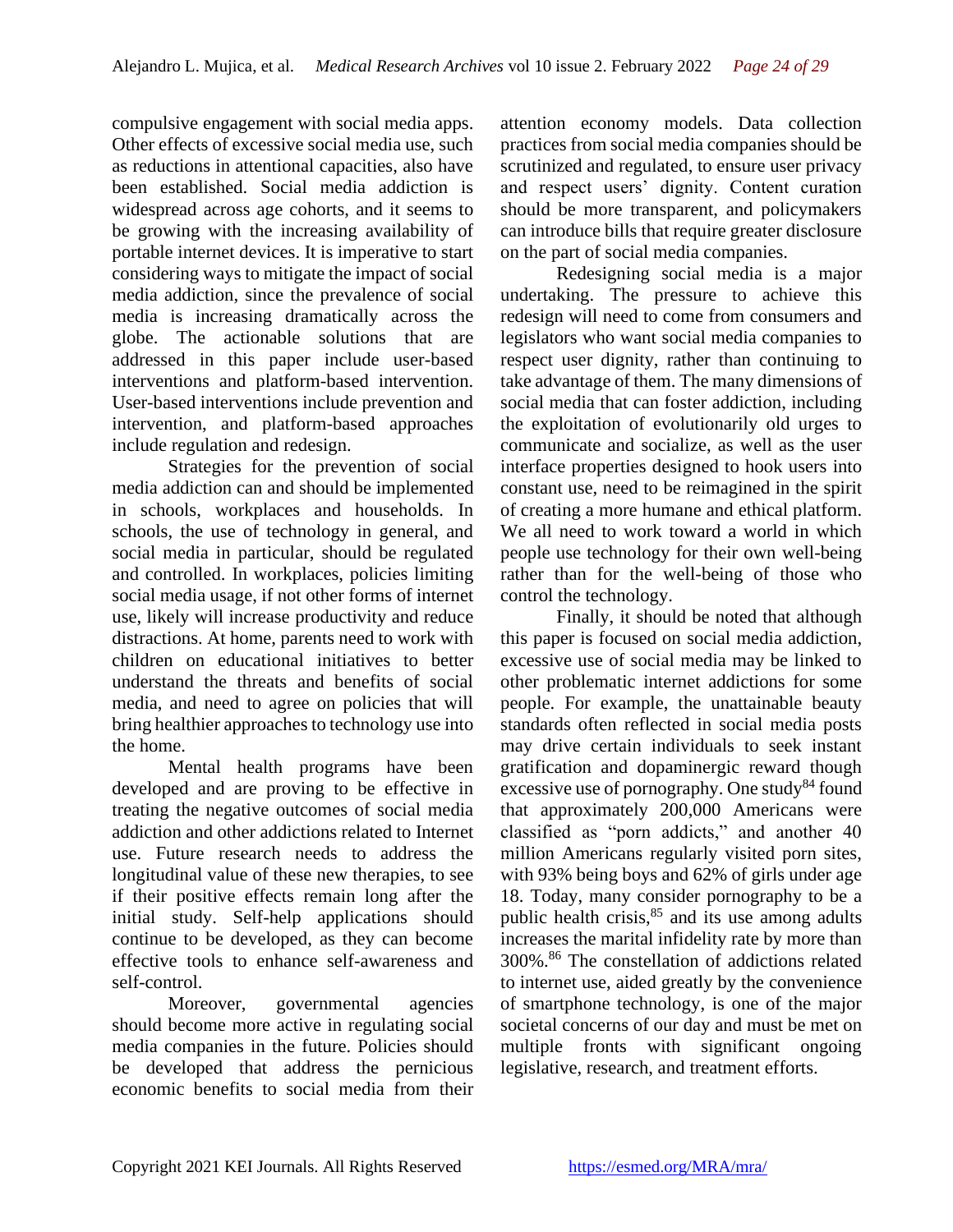## **Reference List**

- 1. Wells G, Horwitz J, Seetharam D. Facebook Knows Instagram Is Toxic for Teen Girls, Company Documents Show. WSJ. https://www.wsj.com/articles/facebookknows-instagram-is-toxic-for-teen-girlscompany-documents-show-11631620739. Published 2021. Accessed January 14, 2022.
- 2. Orlowski J. The social dilemma [documentary film]. Los Gatos, CA: Netflix. 2020;221.
- 3. Bhargava VR, Velasquez M. Ethics of the attention economy: The problem of social media addiction. *Business Ethics Quarterly*. 2021 Jul;31(3):321-59.
- 4. Goldbeck J. The curly fry conundrum why Social Media likes say more than you might think. TedxMid Atlantic. 2013.
- 5. Griffiths M. A 'components' model of addiction within a biopsychosocial framework. *J Subst Use*. 2005;10(4):191- 197. doi:10.1080/14659890500114359
- 6. Peele S., & Brodsky A. *Love and Addiction.*  New-York: Taplinger; 1979.
- 7. Alavi SS, Ferdosi M, Jannatifard F, Eslami M, Alaghemandan H, Setare M. Behavioral addiction versus substance addiction: Correspondence of psychiatric and psychological views. *International journal of preventive medicine*. 2012;Apr;3(4):290.
- 8. Heyman G. Addiction and Choice: Theory and New Data. *Front Psychiatry*. 2013;4. doi:10.3389/fpsyt.2013.00031
- 9. Lopez-Quintero C, Hasin D, de los Cobos J et al. Probability and predictors of remission from life-time nicotine, alcohol, cannabis or cocaine dependence: results from the National Epidemiologic Survey on Alcohol and Related Conditions. *Addiction*. 2010;106(3):657-669. doi:10.1111/j.1360- 0443.2010.03194.x
- 10. Volkow ND, Koob G. Brain disease model of addiction: Why is it so controversial? *The Lancet Psychiatry*. 2015;2(8):677-679. doi:10.1016/s2215-0366(15)00236-9
- 11. Grant JE, Potenza MN, Weinstein A,

Gorelick DA. Introduction to Behavioral Addictions. *The American Journal of Drug and Alcohol Abuse*. 2010;36(5):233-241. doi:10.3109/00952990.2010.491884

- 12. Müller CP. Drug instrumentalizationn. *Behavioural Brain Research*. 2020;390:112672. doi:10.1016/j.bbr.2020.112672
- 13. Perales JC, King DL, Navas JF, Schimmenti A, Sescousse G, Starcevic V, Van Holst RJ, Billieux J. Learning to lose control: A process-based account of behavioral addiction. *Neuroscience & Biobehavioral Reviews*. 2020;108:771-780. doi:10.1016/j.neubiorev.2019.12.025
- 14. Cunningham CL. Pavlovian drug conditioning. *Methods in Behavioral Pharmacology*. 1993:349-381. doi:10.1016/b978-0-444-81444-9.50019-51.
- 15. Nestler EJ. Is there a common molecular pathway for addiction? *Nature Neuroscience*. 2005;8(11):1445-1449. doi:10.1038/nn1578
- 16. Di Chiara G, Bassareo V, Fenu S, De Luca MA, Spina L, Cadoni C, Acquas E, Carboni E, Valentini V, Lecca D. Dopamine and drug addiction: the nucleus accumbens shell connection. *Neuropharmacology*. 2004;47:227-241.

doi:10.1016/j.neuropharm.2004.06.032

- 17. Wise RA. Dopamine, learning and motivation. *Nature Reviews Neuroscience*. 2004;5(6):483-494. doi:10.1038/nrn1406
- 18. Avena N, Hoebel B. A diet promoting sugar dependency causes behavioral crosssensitization to a low dose of amphetamine. *Neuroscience*. 2003;122(1):17-20. doi:10.1016/s0306- 4522(03)00502-51.
- 19. Volkow ND, Fowler JS, Wang G-J, Swanson JM. Dopamine in drug abuse and addiction: results from imaging studies and treatment implications. *Molecular Psychiatry*. 2004;9(6):557-569. doi:10.1038/sj.mp.4001507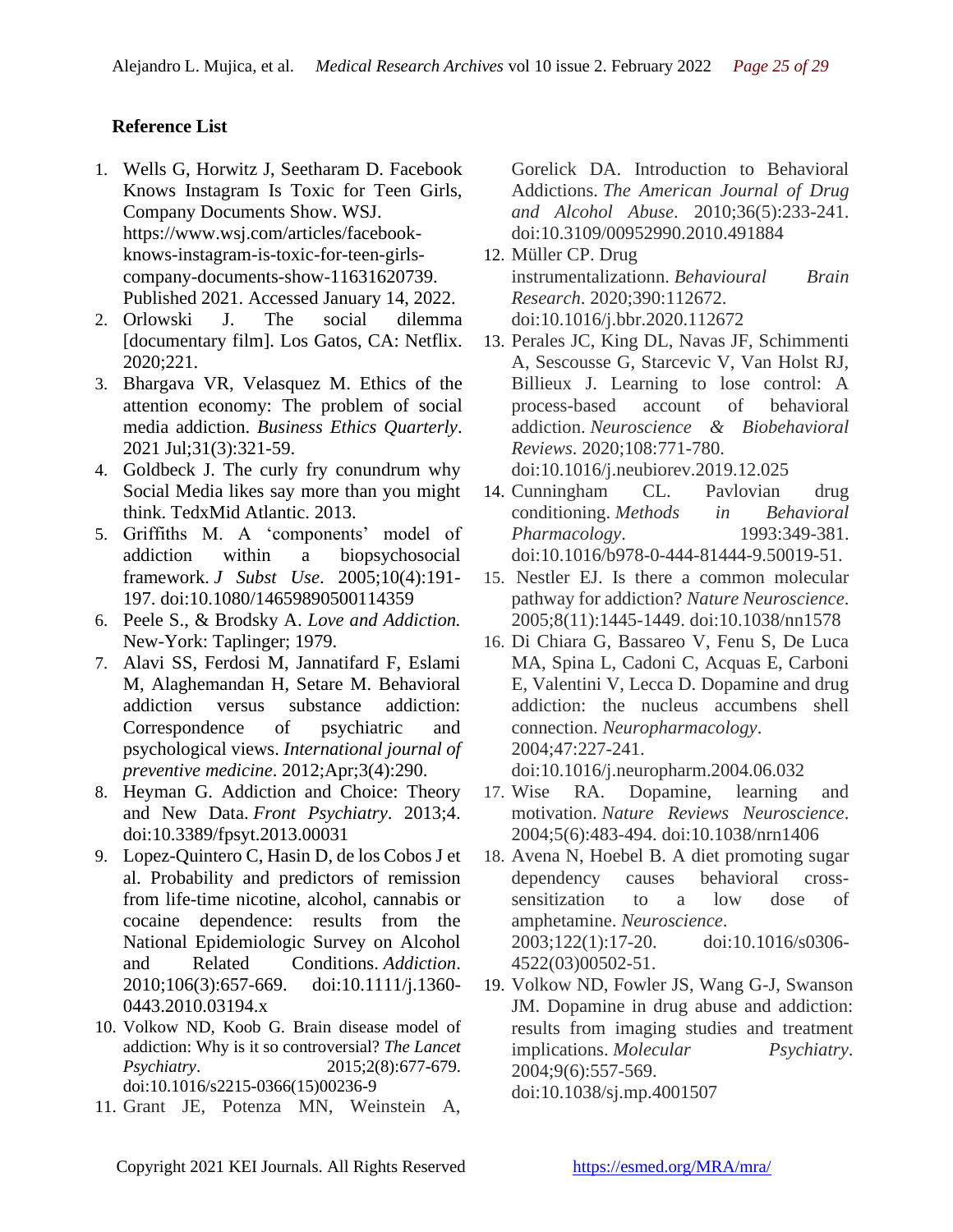- 20. Griffiths MD, Kuss DJ. Adolescent social networking: should parents and teachers be worried? Education and Health. 2011;29(2):23-5.
- 21. Young K, Abreu C. *Internet Addiction*. Hoboken, NJ: John Wiley & Sons; 2011.
- 22. Parmar R, Lagoy J Is video game addiction a disorder? *Psychiatric Times*, 2021;38(10). [https://www.psychiatrictimes.com/view/is](https://www.psychiatrictimes.com/view/is-video-game-addiction-a-disorder)[video-game-addiction-a-disorder](https://www.psychiatrictimes.com/view/is-video-game-addiction-a-disorder)
- 23. Gordon-Messer D, Bauermeister J, Grodzinski A, Zimmerman M. Sexting Among Young Adults. *Journal of Adolescent Health*. 2013;52(3):301-306. doi:10.1016/j.jadohealth.2012.05.013
- 24. Nelson K, Rothman E. Should Public Health Professionals Consider Pornography a Public Health Crisis?. *Am J Public Health*. 2020;110(2):151-153. doi:10.2105/ajph.2019.305498
- 25. Gainsbury S. Online Gambling Addiction: the Relationship Between Internet Gambling and Disordered Gambling. *Curr Addict Rep*. 2015;2(2):185-193. doi:10.1007/s40429-015- 0057-8
- 26. Andreassen C, Pallesen S. Social Network Site Addiction - An Overview. *Curr Pharm Des*. 2014;20(25):4053-4061. doi:10.2174/13816128113199990616
- 27. Cash H, D. Rae C, H. Steel A, Winkler A. Internet Addiction: A Brief Summary of Research and Practice. *Curr Psychiatry Rev*. 2012;8(4):292-298. doi:10.2174/157340012803520513
- 28. American Psychiatric Association. Diagnostic and Statistical Manual of Mental Disorders. 2013.

doi:10.1176/appi.books.9780890425596

- 29. Andreassen C. Online Social Network Site Addiction: A Comprehensive Review. *Curr Addict Rep*. 2015;2(2):175-184. doi:10.1007/s40429-015-0056-9
- 30. Veissière S, Stendel M. Hypernatural Monitoring: A Social Rehearsal Account of Smartphone Addiction. *Front Psychol*. 2018;9. doi:10.3389/fpsyg.2018.00141
- 31. Krach S. The rewarding nature of social interactions. *Front Behav Neurosci*. 2010. doi:10.3389/fnbeh.2010.00022
- 32. Nahai N. Web psychologist explains the secrets of addictive UI design. Youtube.com. https://www.youtube.com/?gl=DE. Published 2020. Accessed January 14, 2022.
- 33. Oulasvirta A, Rattenbury T, Ma L, Raita E. Habits make smartphone use more pervasive. *Pers Ubiquitous Comput*. 2011;16(1):105-114. doi:10.1007/s00779- 011-0412-2
- 34. Andreassen C, Billieux J, Griffiths M et al. The relationship between addictive use of social media and video games and symptoms of psychiatric disorders: A large-scale crosssectional study. *Psychology of Addictive Behaviors*. 2016;30(2):252-262. doi:10.1037/adb0000160
- 35. Andreassen C, Griffiths M, Gjertsen S, Krossbakken E, Kvam S, Pallesen S. The relationships between behavioral addictions and the five-factor model of personality. *J Behav Addict*. 2013;2(2):90-99. doi:10.1556/jba.2.2013.003
- 36. Kuss D, Griffiths M. Online Social Networking and Addiction—A Review of the Psychological Literature. *Int J Environ Res Public Health*. 2011;8(9):3528-3552. doi:10.3390/ijerph8093528
- 37. McCrae R, John O. An Introduction to the Five-Factor Model and Its Applications. *J Pers.* 1992;60(2):175-215. doi:10.1111/j.1467-6494.1992.tb00970.x
- 38. Costa PT, McCRAE RR. A five-factor theory of personality. *The Five-Factor Model of Personality: Theoretical Perspectives.* 1999;2:51-87.
- 39. Dean B. How Many People Use Social Media in 2022? (65+ Statistics). Backlinko. https://backlinko.com/social-media-users. Published 2021. Accessed January 14, 2022.
- 40. Blog.dscout.com. https://blog.dscout.com/hubfs/downloads/dsc out\_mobile\_touches\_study\_2016.pdf. Published 2022. Accessed January 14, 2022.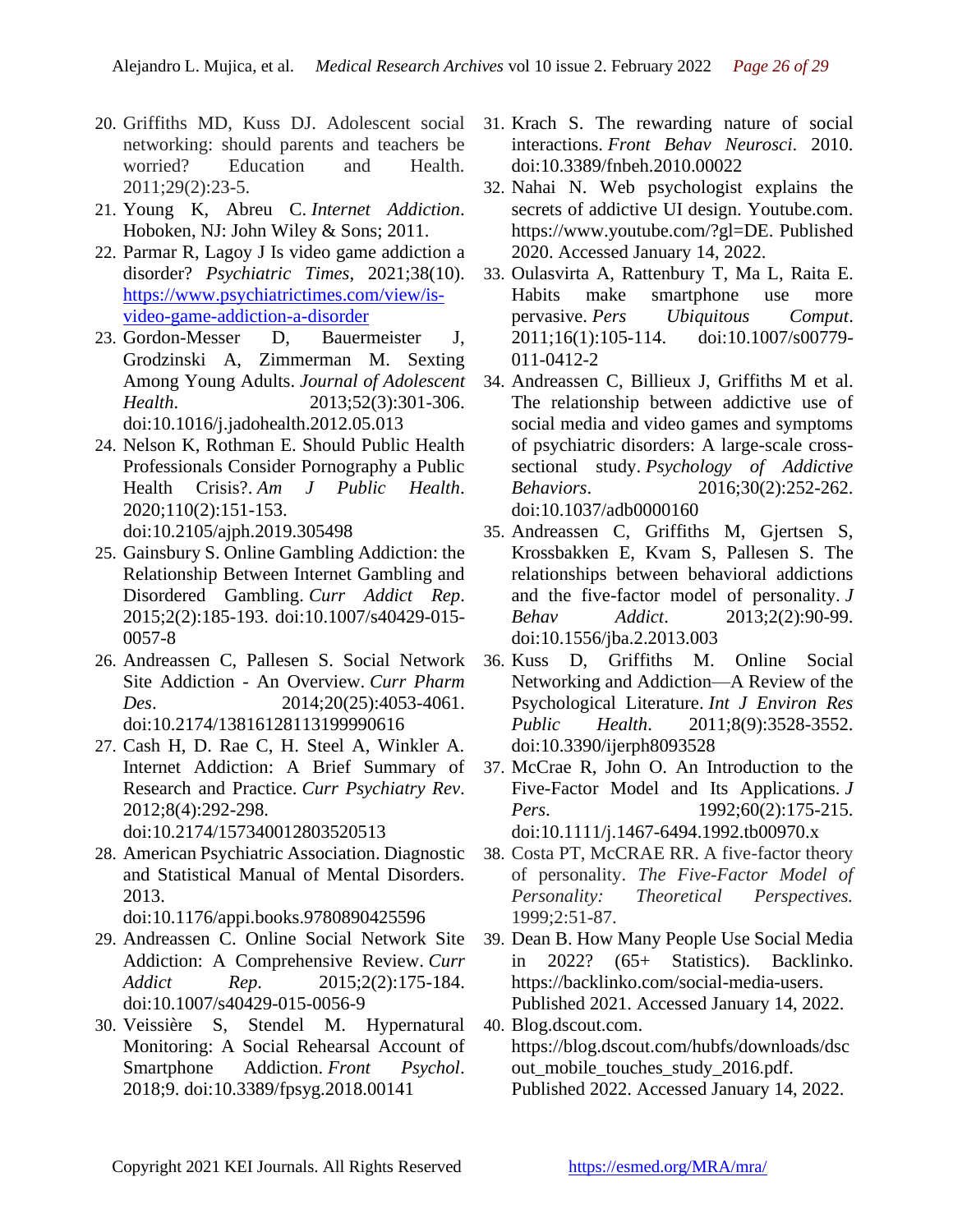- 41. Cheng C, Lau Y, Chan L, Luk J. Prevalence of social media addiction across 32 nations: Meta-analysis with subgroup analysis of classification schemes and cultural values. *Addict Behav*. 2021;117:106845. doi:10.1016/j.addbeh.2021.106845
- 42. Sohn S, Rees P, Wildridge B, Kalk N, Carter B. Correction to: Prevalence of problematic smartphone usage and associated mental health outcomes amongst children and young people: a systematic review, meta-analysis and GRADE of the evidence. *BMC Psychiatry*. 2021;21(1). doi:10.1186/s12888- 020-02986-2
- 43. Steers M, Wickham R, Acitelli L. Seeing Everyone Else's Highlight Reels: How Facebook Usage is Linked to Depressive Symptoms. *J Soc Clin Psychol*. 2014;33(8):701-731. doi:10.1521/jscp.2014.33.8.701
- 44. Vannucci A, Flannery K, Ohannessian C. Social media use and anxiety in emerging adults. *J Affect Disord*. 2017;207:163-166. doi:10.1016/j.jad.2016.08.040
- 45. Chen W, Lee K. Sharing, Liking, Commenting, and Distressed? The Pathway Between Facebook Interaction and Psychological Distress. *Cyberpsychology, Behavior, and Social Networking*. 2013;16(10):728-734. doi:10.1089/cyber.2012.02
- 46. 5. Firth J, Torous J, Stubbs B et al. The "online brain": how the Internet may be changing our cognition. *World Psychiatry*. 2019;18(2):119-129. doi:10.1002/wps.20617
- 47. Alter A. *Irresistible: The Rise Of Addictive Technology And The Business Of Keeping Us Hooked.* Penguin Book; 2018.
- 48. Yeykelis L, Cummings J, Reeves B. Multitasking on a Single Device: Arousal and the Frequency, Anticipation, and Prediction of Switching Between Media Content on a Computer. *Journal of Communication*. 2014;64(1):167-192. doi:10.1111/jcom.12070
- 49. Freedman M. How Businesses Are Collecting Data (And What They're Doing With It). Businessnewsdaily.com. https://www.businessnewsdaily.com/106 25-businesses-collecting-data.html. Published 2020. Accessed January 14, 2022.
- 50. Vigderman A, Turner G. The Data Big Tech Companies Have On You. Security.org. https://www.security.org/resources/datatech-companies-have/. Published 2021. Accessed January 14, 2022.
- 51. Kosinski M, Stillwell D, Graepel T. Private traits and attributes are predictable from digital records of human behavior. *Proceedings of the National Academy of Sciences*. 2013;110(15):5802- 5805. doi:10.1073/pnas.1218772110
- 52. Youyou W, Kosinski M, Stillwell D. Computer-based personality judgments are more accurate than those made by humans. *Proceedings of the National Academy of Sciences*. 2015;112(4):1036- 1040. doi:10.1073/pnas.1418680112
- 53. Edwards K. Facebook Ads Target Audiences 101: The Ultimate Guide. Kontentino Blog – Simplifying Social Media Approval Workflow.

https://www.kontentino.com/blog/facebookads-target-audiences/. Published 2020. Accessed January 14, 2022.

54. Cooper P. How the Facebook Algorithm Works in 2021 and How to Work With It. Social Media Marketing & Management Dashboard.

https://blog.hootsuite.com/facebook-

algorithm/. Published 2021. Accessed January 14, 2022.

55. McGee M, McGee M. EdgeRank Is Dead: Facebook's News Feed Algorithm Now Has Close To 100K Weight Factors. MarTech. https://martech.org/edgerank-is-deadfacebooks-news-feed-algorithm-now-hasclose-to-100k-weight-factors/. Published 2021. Accessed January 14, 2022.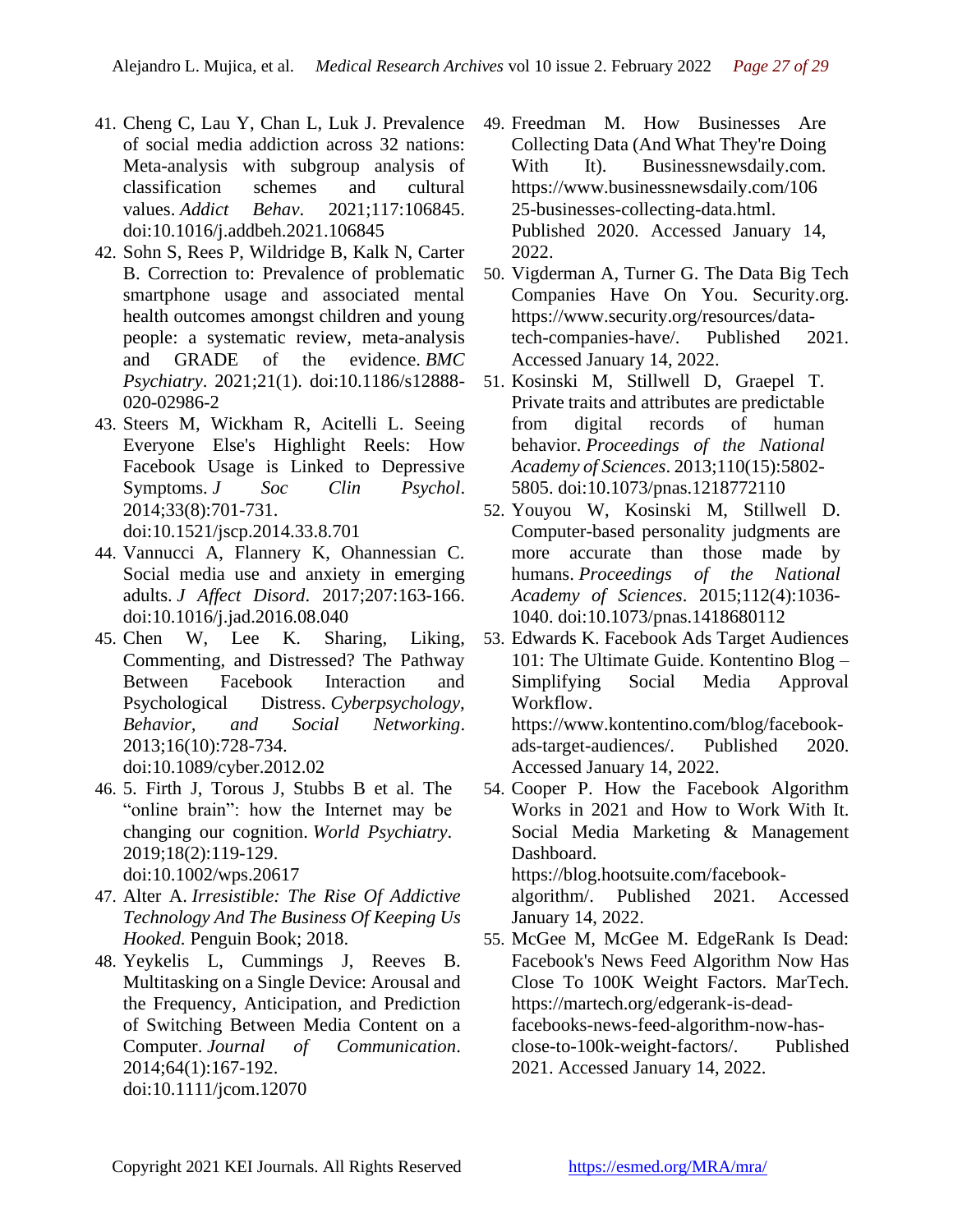- 56. Widman J. EdgeRank. Edgerank.net. http://edgerank.net/. Published 2015. Accessed January 14, 2022.
- 57. Smith A. What people like and dislike about Facebook. Pew Research Center. https://www.pewresearch.org/facttank/2014/02/03/what-people-like-dislikeabout-facebook/. Published 2020. Accessed January 14, 202
- 58. Horwitz K. Facebook Tried to Make Its Platform a Healthier Place. It Got Angrier Instead. WSJ. https://www.wsj.com/articles/facebookalgorithm-change-zuckerberg-11631654215. Published 2022. Accessed January 14, 2022.
- 59. Hazard O. One Year in, Facebook's big algorithm change has spurred an angry, Fox News-dominated - and very engaged! - news feed. Niemanlab.org. https://www.niemanlab.org/2019/03/oneyear-in-facebooks-big-algorithm-changehas-spurred-an-angry-fox-news-dominatedand-very-engaged-news-feed/. Published 2019. Accessed January 14, 2022.
- 60. Eyal N, Hoover R. *Hooked: How To Build Habit-Forming Products.*. New York: Portfolio/Penguin Books; 2014.
- 61. Lawrence N. UI/UX: Creating Addictive Products. Medium. https://uxplanet.org/uiux-creating-addictive-products-6bfa571c916a. Published 2020. Accessed January 14, 2022.
- 62. Nestler E. Molecular basis of long-term plasticity underlying addiction. *Nature Reviews Neuroscience*. 2001;2(2):119-128. doi:10.1038/35053570
- 63. Wigmore I. What is dopamine-driven feedback loop? - Definition from WhatIs.com. WhatIs.com. https://whatis.techtarget.com/definition/dopa mine-driven-feedback-loop. Published 2019. Accessed January 14, 2022.
- 64. Horwitz J. Facebook Says Its Rules Apply to All. Company Documents Reveal a Secret Elite That's Exempt. WSJ. https://www.wsj.com/articles/facebook-files-

xcheck-zuckerberg-elite-rules-11631541353. Published 2022. Accessed January 14, 2022.

- 65. Somos A. 7 Ethical Design Ideas That Would Make Facebook A Better Place. UX Studio. https://uxstudioteam.com/ux-blog/ethicaldesign/. Published 2020. Accessed January 14, 202
- 66. Edelman.com. https://www.edelman.com/sites/g/files/aatu ss191/files/2021- 03/2021%20Edelman%20Trust%20Barom eter.pdf. Published 2021. Accessed January 14, 2022.
- 67. DeVynck G, Zakrzewski C, Dwoskin E, man R. Big tech CEOs face lawmakers in House hearing on social media's role in extremism, misinformation. washingtonpost.com. https://www.washingtonpost.com/technolog y/2021/03/25/facebook-google-twitterhouse-hearing-live-updates/. Published 2021. Accessed January 14, 2022.
- 68. General Data Protection Regulation Wikipedia. En.wikipedia.org. https://en.wikipedia.org/wiki/General\_Data\_ Protection\_Regulation. Published 2022. Accessed January 14, 2022.
- 69. General Data Protection Regulation Wikipedia. En.wikipedia.org. https://en.wikipedia.org/wiki/General\_Data\_ Protection Regulation. Published 2022. Accessed January 14, 2022.
- 70. Schatz, Thune Reintroduce Legislation To Update Section 230, Strengthen Rules, Transparency On Online Content Moderation, Hold Internet Companies Accountable For Moderation Practices | U.S. Senator Brian Schatz of Hawaii. Schatz.senate.gov. https://www.schatz.senate.gov/news/pressreleases/schatz-thune-reintroducelegislation-to-update-section-230 strengthen-rules-transparency-on-onlinecontent-moderation-hold-internetcompanies-accountable-for-moderationpractices. Published 2022. Accessed January 14, 2022.